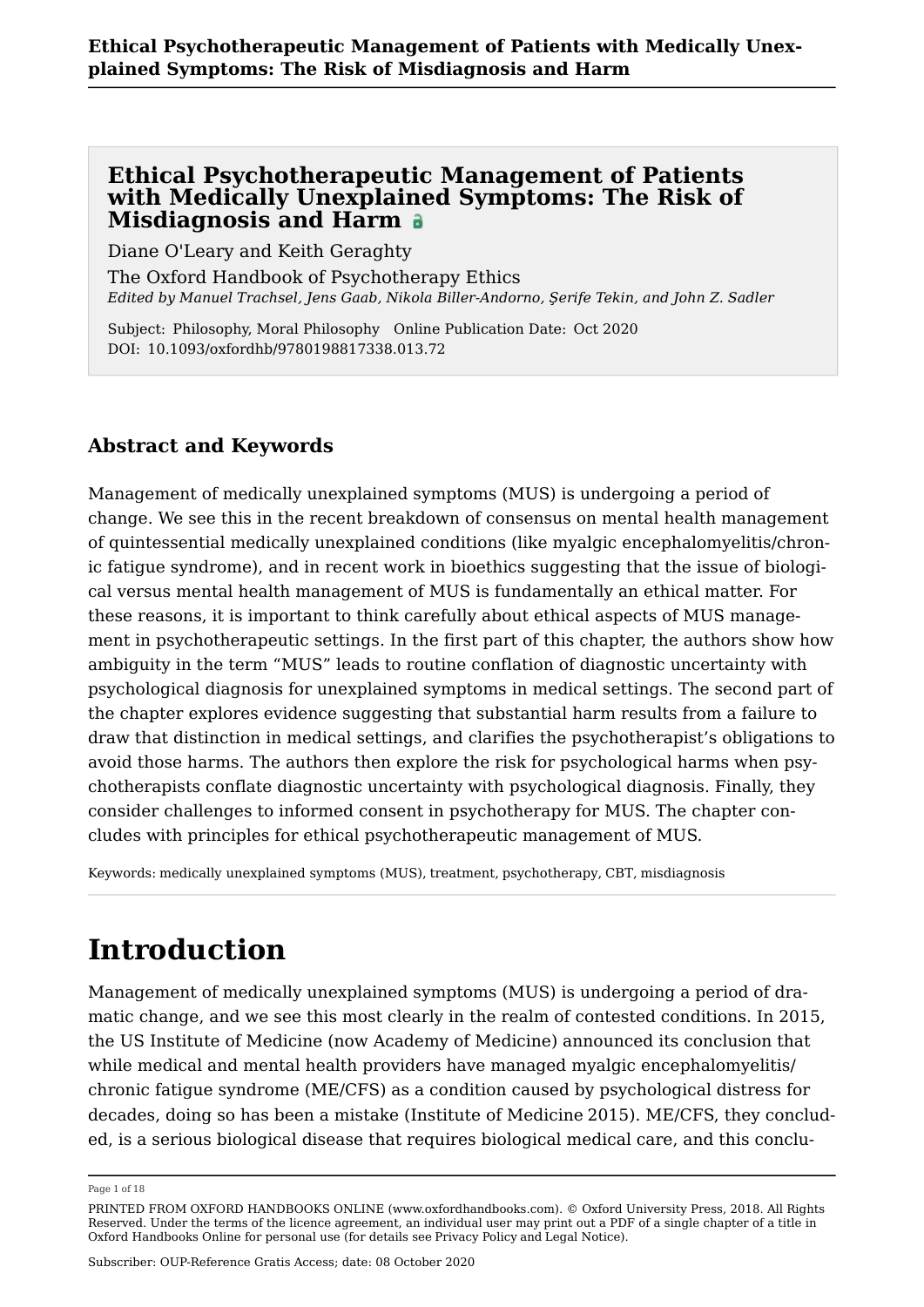sion has been emphatically embraced by all US governmental health authorities, including the National Institutes of Health (Green et al. [2015](#page-13-0)), the Department of Health and Human Services (Chronic Fatigue Syndrome Advisory Committee [2015](#page-13-1)), and the Association for Research and Healthcare Quality (AHRQ [2016](#page-12-0)). A similar shift in professional consensus has occurred with long-term Lyme disease. While long-term Lyme is very often managed as a psychological condition (as recommended at this time by the US Centers for Disease Control [2018](#page-13-2)), the World Health Organization recently acknowledged the biological reality of several forms of persistent Lyme with new medical diagnostic codes for ICD-11, suggesting that at least some forms of chronic Lyme do require biological medical care after all (WHO [2018\)](#page-17-0).

Because ME/CFS and chronic Lyme disease are quintessential examples of MUS, the dissolution of professional consensus on psychological management of these conditions has powerful implications for MUS management in mental health settings. Recent work in bioethics has suggested, moreover, that the issue of biological versus mental health management of MUS is fundamentally an ethical matter (Blease et al. [2017](#page-12-1); O'Leary [2018a](#page-15-0); Sankary and Ford [2018](#page-16-0); Schwab [2018](#page-16-1); O'Leary [2019\)](#page-16-2). For these reasons, it is important to think carefully about ethical aspects of MUS management in psychotherapeutic settings, particularly when it comes to the question of biological medical care vs. mental health care.

In the first part of this chapter, we explore the concept of MUS, focusing on ambiguity in everyday usage of the term. We show how diagnostic uncertainty and psychological diagnosis for unexplained symptoms are routinely conflated in medical settings, a practice that violates scientific standards for clarity and ethical standards that protect access to medical care for patients who need it. In the second section, we explore evidence suggesting that substantial medical harms result from a failure to distinguish diagnostic uncertainty from psychological diagnoses, and we consider the psychotherapist's responsibility to avoid those harms. In the third section, we explore the risk for psychological harms when psychotherapists conflate diagnostic uncertainty with psychological diagnosis. Lastly, we consider informed consent in psychotherapy for MUS. We conclude by organizing principles for ethical psychotherapeutic management of MUS.

The many naming iterations for MUS (Jimenez and Mayer [2015\)](#page-14-1) have long complicated this area of practice. MUS are broadly labeled at this time as "functional disorders," "psychogenic disorders," or "psychosomatic symptoms," terms that carry distinct individual shadings, and alternatives to these labels have proliferated at an astonishing rate in recent years. Though "MUS" remains in common usage, the American Psychiatric Association explicitly rejected use of the term in 2013, when it replaced "somatization" with "somatic symptom disorder" in DSM-5. In 2018, the World Health Organization (WHO) chose to replace somatization with "bodily distress disorder" in the new general edition of the International Classification of Diseases (ICD-11) (Gureje and Reed [2016](#page-14-2)), while a different construct, "bodily stress syndrome," has been recommended to fill the parallel slot in the new ICD for primary care (Goldberg et al. [2016](#page-13-3)). Given these many ways of characterizing MUS, it remains unclear how diagnostic practice in this area will change in the com

Page 2 of 18

PRINTED FROM OXFORD HANDBOOKS ONLINE (www.oxfordhandbooks.com). © Oxford University Press, 2018. All Rights Reserved. Under the terms of the licence agreement, an individual user may print out a PDF of a single chapter of a title in Oxford Handbooks Online for personal use (for details see [Privacy Policy](https://global.oup.com/privacy) and [Legal Notice\)](https://www.oxfordhandbooks.com/page/legal-notice).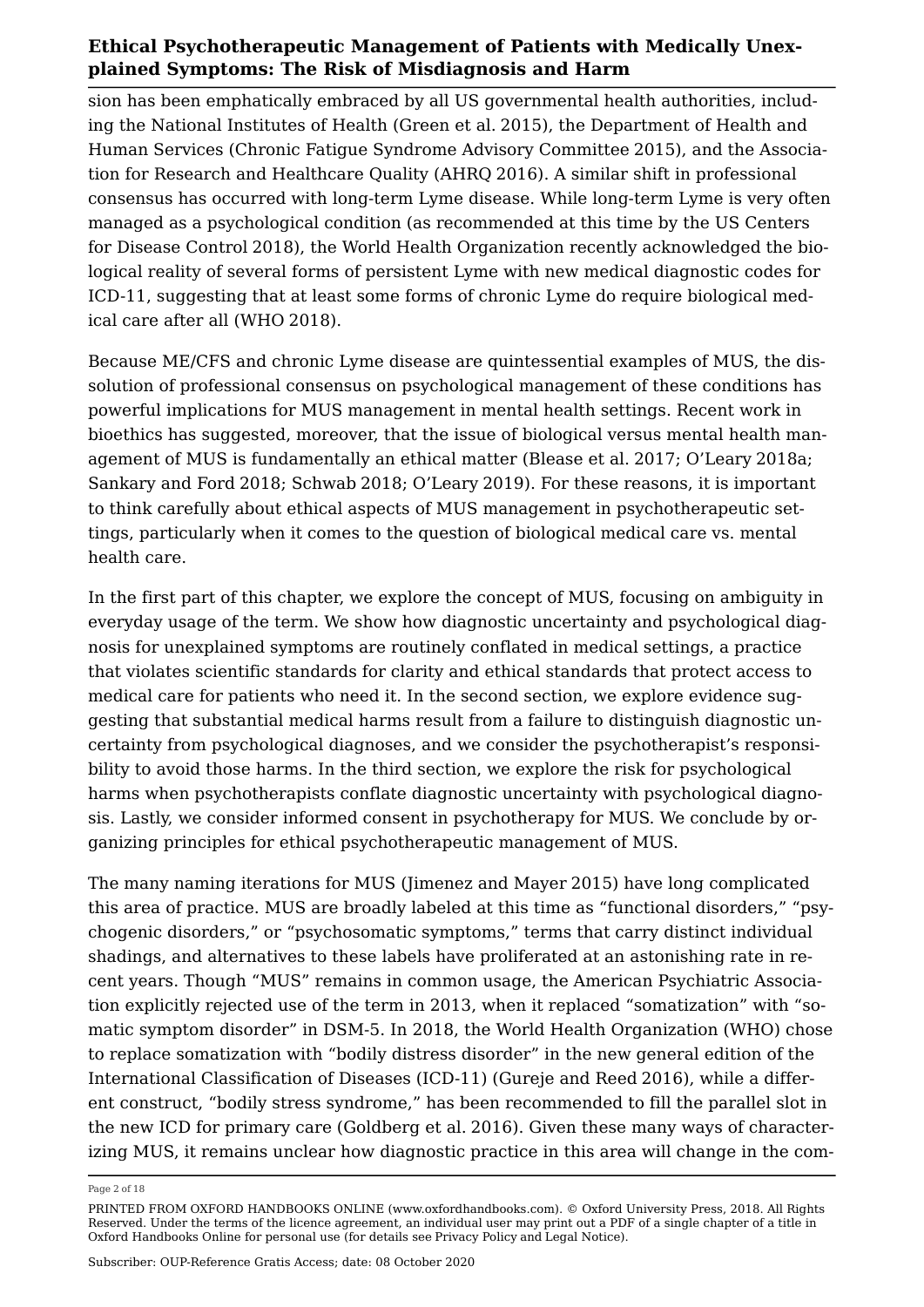ing years. In this chapter we use the term "MUS" in the broadest possible sense, in a way intended to be relevant for the whole range of alternative labels.

# **Diagnostic Uncertainty versus Diagnosis of Psychological Causes**

Most lay patients assume that they will receive a diagnosis when they present to a medical doctor with bodily symptoms. The fields of psychotherapy and bioethics generally assume that medical care involves presentation, diagnosis, and treatment of symptoms—but that picture is very often mistaken.

Estimates of the prevalence of MUS vary widely, ranging from 11 percent (Johansen and Risor [2016](#page-14-3); Swanson et al. [2010](#page-17-1)), to 86 percent (Kroenke and Mangelsdorff [1989](#page-14-4)) of outpatient cases. Generally, practice and policy guidelines accept an estimate in the middle of that range. The "Up to Date" ([www.uptodate.com\)](http://www.uptodate.com) research summary system states, for example, that "more than 50%" (Greenberg [2017](#page-13-4)) of outpatient cases involve medically unexplained symptoms, while the UK's Joint Commissioning Panel for Mental Health states that "on average, 52% of patients accessing outpatient services have MUS" (JCPMH [2017](#page-14-5): 6). In everyday medical understanding then, cases lacking diagnostic clarity are the rule much of the time, and not the exception. They are the norm, or at least they are understood to occur roughly as often as cases where a diagnosis is established.

The wide range of prevalence estimates for MUS arises from confounding ambiguity in professional use of the term (Jutel [2010](#page-14-6); O'Leary [2018a\)](#page-15-0). In some contexts, providers and researchers understand "MUS" very broadly (Jackson and Passamonti [2005;](#page-14-7) Kroenke et al. [1994](#page-15-1); Steinbrecher et al. [2011](#page-17-2)) as a term that captures all symptoms that lack biological explanations. In this sense, when a health professional states that a patient has MUS, she is understood to mean simply that the cause of symptoms remains uncertain. The term "MUS" in this broad sense, can name every kind of symptom that might lead to diagnostic uncertainty, including benign self-limiting biological symptoms, rare disorders, contested conditions, everyday medical conditions that present in unusual ways, more serious medical conditions that are typically diagnostically challenging (such as autoimmune diseases), very serious medical conditions that have not yet made their seriousness apparent, and symptoms with primarily psychological causes (O'Leary [2018b](#page-15-2)).

In medical and mental health contexts, however, professionals very often use the term "MUS" in a more restricted sense where it is understood to name only the subset of unexplained symptoms that have psychological causes (Canavera et al. [2018;](#page-12-2) Johansen and Risor [2016](#page-14-3); Kanaan [2018;](#page-14-8) Oyama et al. [2007;](#page-16-3) Swanson et al. [2010\)](#page-17-1). Based on this more restricted sense of the term, the current ICD-10 for primary care classifies MUS in the section on psychiatric disorders (as "unexplained somatic symptoms"). Similarly, based on

Page 3 of 18

PRINTED FROM OXFORD HANDBOOKS ONLINE (www.oxfordhandbooks.com). © Oxford University Press, 2018. All Rights Reserved. Under the terms of the licence agreement, an individual user may print out a PDF of a single chapter of a title in Oxford Handbooks Online for personal use (for details see [Privacy Policy](https://global.oup.com/privacy) and [Legal Notice\)](https://www.oxfordhandbooks.com/page/legal-notice).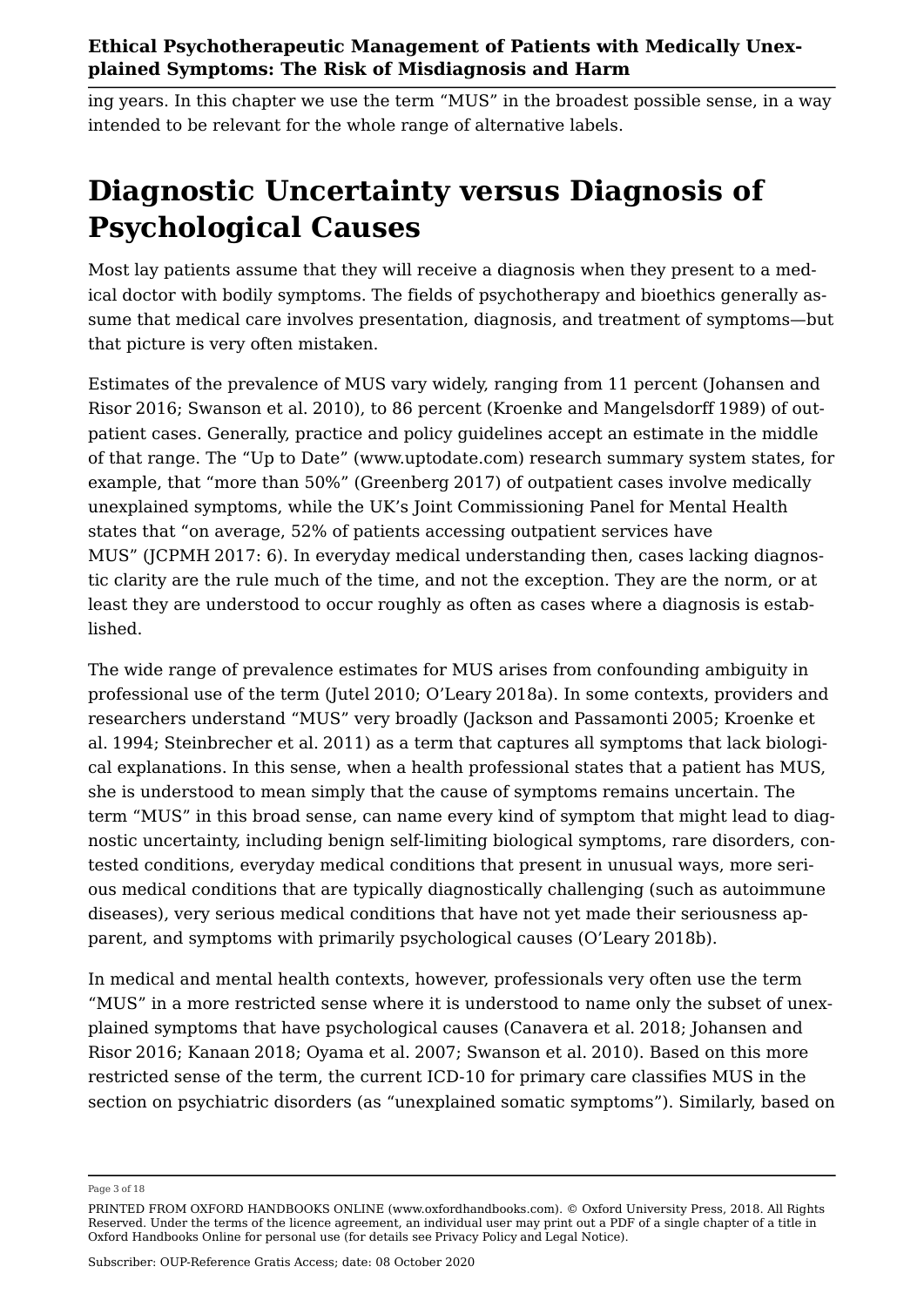the restricted sense of the term, both the *Oxford Textbook of Medicine* (Sharpe [2010\)](#page-16-4) and the Up to Date review system classify MUS as a psychiatric condition.

Mental health practitioners should recognize that because the term "MUS" can mean either the very large group of symptoms with uncertain causes or the smaller group with psychological causes, it is actually difficult for a medical provider to note for the record that a patient suffers from symptoms with uncertain causes. As a matter of peculiar professional fact, there is no term that names diagnostic uncertainty without also naming psychological diagnosis.

Moreover, this terminological ambiguity makes it difficult for medical providers to find information to help them determine when symptoms with uncertain causes can safely be confirmed as psychological disorders that do not require biomedical management. If a physician looks for this sort of guidance in *Macleod's Clinical Examination* handbook, for example, she finds:

MUS cause similar levels of disability to those resulting from disease and are often associated with emotional distress. If such patients are not managed effectively, fruitless investigations and harm from unnecessary drugs and procedures may result. (Snadden et al. [2013:](#page-17-3) 27)

This entry clearly assumes that MUS do not, or cannot, be caused by disease, and that assumption confounds physicians' effort to manage diagnostic uncertainty carefully. Similar suggestions arise in the *Oxford Textbook of Medicine*, where providers in search of guidance for managing diagnostic uncertainty are encouraged to "seek specific treatable psychiatric syndromes" and "consider prescribing antidepressant drugs" (Sharpe [2010:](#page-16-4) 5299).

Once we become aware of ambiguity in usage of the term "MUS," we see that medical guidance for management of MUS is often terribly unclear. When we read, for example, the common suggestion that roughly half of symptoms in outpatient settings are medically unexplained, it's unclear whether we should conclude that in half of cases diagnosis is uncertain, or that in half of cases symptoms have psychological causes. While the ambiguity of "MUS" makes it difficult to pin down a definitive answer to that question, it's not difficult to see that the two claims are very different, that they require different forms of verification and radically different responses in patient management and health policy.

It is helpful to track an example that slips from the broad use of "MUS" to the specific use in a way that leads to problematic clinical recommendations. Salkovskis et al. [\(2016\)](#page-16-5) write:

Medically unexplained symptoms (MUS) are an extremely common source of distress and disability for service users attending both primary and secondary health care settings. Those experiencing such problems represent not only a substantial pool of unresolved distress and disability but are also a considerable drain on health care resources, which are deployed to no effect or may even worsen their

Page 4 of 18

PRINTED FROM OXFORD HANDBOOKS ONLINE (www.oxfordhandbooks.com). © Oxford University Press, 2018. All Rights Reserved. Under the terms of the licence agreement, an individual user may print out a PDF of a single chapter of a title in Oxford Handbooks Online for personal use (for details see [Privacy Policy](https://global.oup.com/privacy) and [Legal Notice\)](https://www.oxfordhandbooks.com/page/legal-notice).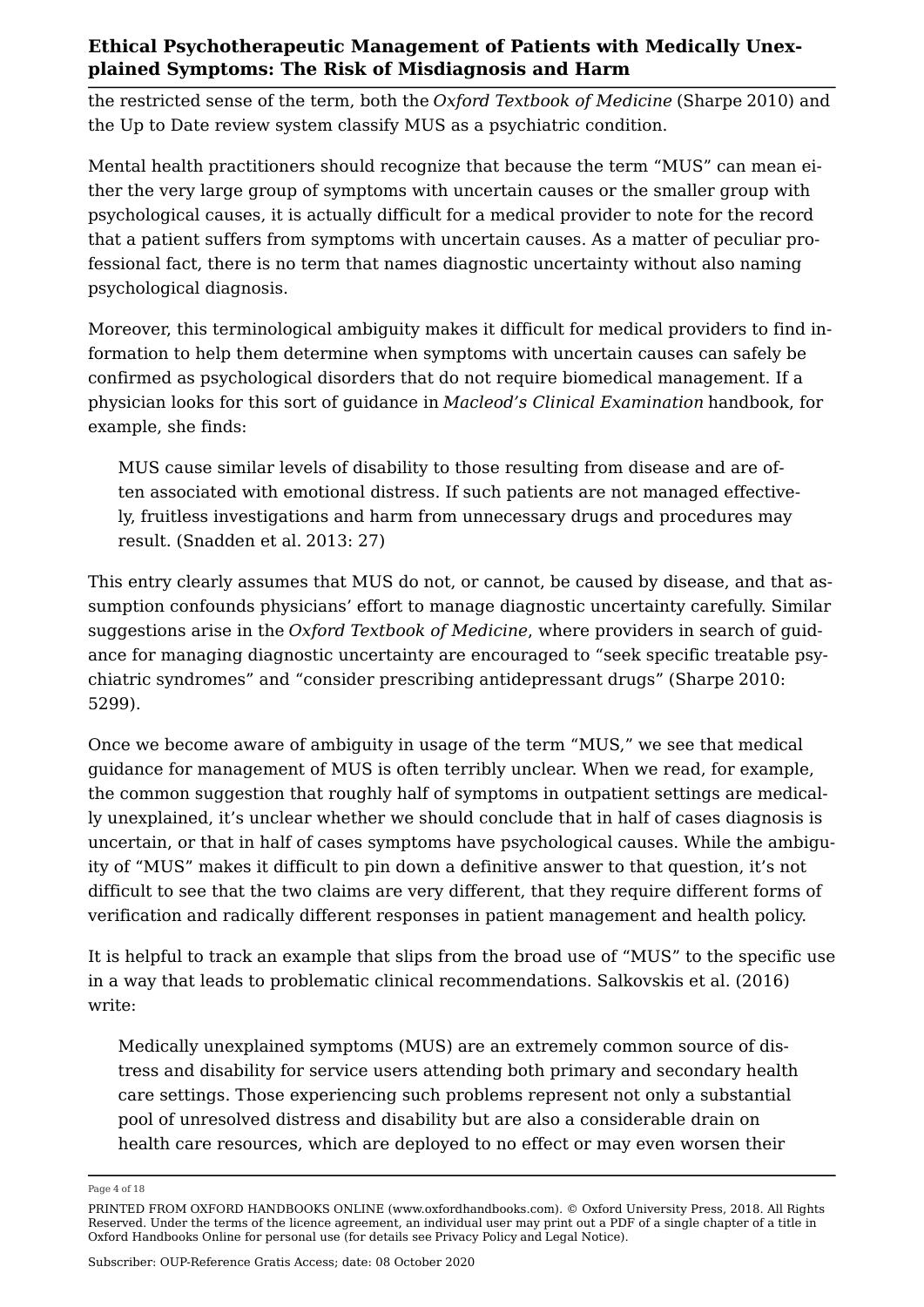problems in such cases. These patients gain little benefit from current medical treatments, which by definition will be misdirected. (Salkovskis et al. [2016](#page-16-5): 172)

If we understand "MUS" in the broad sense that names all symptoms with uncertain diagnosis, we'll find the first two of these sentences to be sensible. Diagnostic clarity is very often elusive and it is often true that where diagnosis remains uncertain, healthcare resources are "deployed to no effect." The final sentence states, however, that medical treatments will be misdirected "by definition" in patients with MUS. While this is reasonable if we construe MUS in the specific sense, it is both false and decidedly dangerous if we continue to construe the term in the broad sense. In fact, for patients whose diagnoses remain uncertain, the most important feature of continued care is attention to the possibility that medical treatment might be needed.

As is so often the case in medical settings, the ambiguity of "MUS" in mental health settings invites practitioners to assume that biomedical treatment cannot be beneficial for any client with MUS. That assumption is clearly mistaken, and it carries considerable risk for every client whose symptoms have been characterized by diagnostic uncertainty, rather than psychological diagnosis.

On the level of ethics, the principle of beneficence demands that patients in need of biomedical care do receive it from their doctors. Indeed, it is hard to make sense of what medical practice amounts to without the basic form of beneficence that demands doctors' continual commitment to meeting biomedical need with biomedical care. When medical providers conflate diagnostic uncertainty with diagnosis of psychological causes they direct the course of patient care down the mental health track without first determining whether it is safe to do so. In this way, they risk obstructing access to biomedical care for patients in need, violating the duty of beneficence that fundamentally defines the roles of patient and doctor.

Mental health care is not defined by biomedical beneficence, but mental health practitioners do have obligations that pertain to biomedical risk, and it's important to be clear about those in every case where MUS are managed in a psychotherapeutic setting. In addition, mental health providers have a clear duty to avoid causing psychological harm. In cases where clients with MUS do suffer from undiagnosed medical conditions, psychotherapy that assumes psychological causation might well be damaging or, at best, compromised in efficacy. In the following two sections we explore psychotherapists' obligations with clients who suffer from MUS, with emphasis on the potential for medical and psychological harm.

### **First Do No Harm: Medical Risk and MUS**

Psychotherapeutic management of MUS has become more standardized in recent years, so much so that the UK has developed a program to integrate psychotherapy services for MUS into general practice settings (National Collaborating Center for Mental Health & National Institute for Health and Care Excellence [2018\)](#page-15-3); a suggestion other countries

Page 5 of 18

PRINTED FROM OXFORD HANDBOOKS ONLINE (www.oxfordhandbooks.com). © Oxford University Press, 2018. All Rights Reserved. Under the terms of the licence agreement, an individual user may print out a PDF of a single chapter of a title in Oxford Handbooks Online for personal use (for details see [Privacy Policy](https://global.oup.com/privacy) and [Legal Notice\)](https://www.oxfordhandbooks.com/page/legal-notice).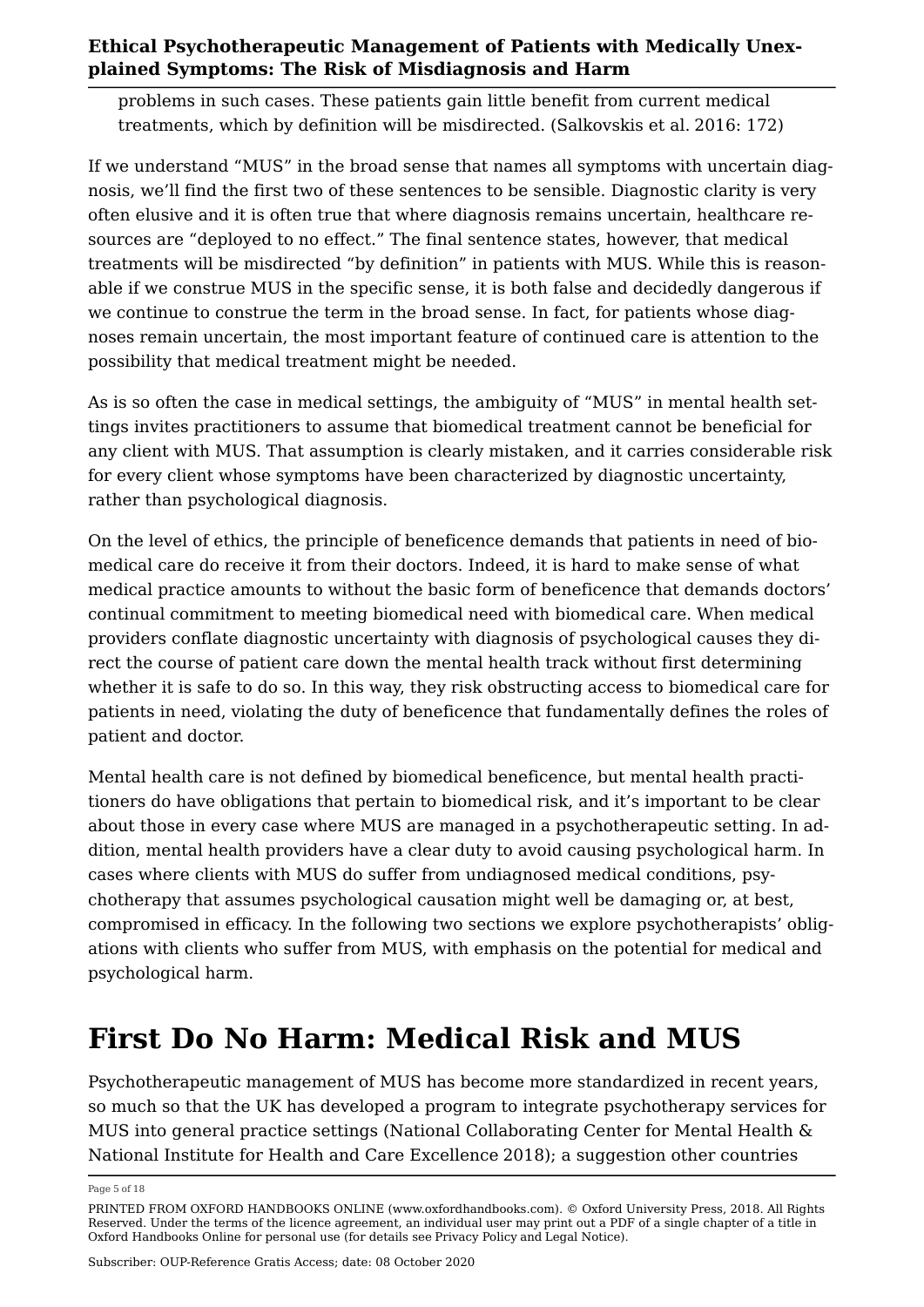have also explored (Cooper et al. [2017;](#page-13-5) Derksen [2009](#page-13-6); Holmqvist et al. [2013](#page-14-9)). Organizational arrangements of this kind seem to suggest that patients with MUS will generally benefit by turning away from medical management of symptoms in favor of mental health management, but is it safe for psychotherapists to embrace that idea? Should psychotherapists accept without question that MUS clients will generally benefit by ending further medical care in favor of mental health care? No, for three reasons.

First, given ambiguity in the term "MUS," it is not merely easy for a physician to assume without further exploration that symptoms with uncertain causes are symptoms with psychological causes. As a matter of professional fact, it requires considerable effort for a physician to avoid conflating those two distinct symptom groups. As a result, based on referral, psychotherapists cannot determine whether MUS patients suffer from undiagnosed biomedical conditions or psychological conditions. Second, physicians are often poorly trained in mental health conditions, and negative attitudes toward patients with MUS can leave them eager to shift these patients out of the exam room into mental health services. It is not ideal for psychotherapists to be left with responsibility for determining whether patients have been hastily referred, though it is clear they must remain vigilant about the possibility. When possible it seems the best course of action to develop relationships with referring physicians so that tactful discussion might help clarify what is and is not known about clients' needs.

Third, while it is commonly suggested that research has established a low rate of error with diagnosis of psychological causes for unexplained symptoms, on closer inspection it is clear this is not the case. Studies cited to support that conclusion (de Gusmao et al. [2014](#page-13-7); Schuepbach et al. [2002;](#page-16-6) Skovenborg and Schroder [2014](#page-16-7); Stone et al. [2005](#page-17-4)) determine how often patients with psychosomatic diagnosis "are subsequently given a disease diagnosis that, in hindsight, explained their original symptoms" (Stone et al. [2005](#page-17-4): 989). As a matter of basic scientific method, that process can tell us a lot about the rate at which doctors are willing to overturn a diagnosis of psychological causes, but it tells us nothing at all about the actual rate of error. To determine that, researchers would need to directly and diligently search for cases where medical conditions have been mistakenly attributed to psychological causes (O'Leary [2018b\)](#page-15-2).

Pressing as it is for mental health providers to know how often physicians mistakenly attribute unexplained symptoms to psychological causes, the field of psychosomatic medicine has not pursued research studies that can establish error rates of that kind (Eichner [2016](#page-13-8); O'Leary [2018a](#page-15-0)). While a search for "cancer, diagnostic error" yields more than 26,000 research papers at the National Library of Health for example, "somatoform disorder diagnostic error" yields roughly 175—and the majority of those focus on mistaken medical diagnosis for symptoms with psychological causes. Medical practice guidelines commonly suggest that physicians rarely attribute symptoms to psychological causes in error, but there exist no focused research studies that support this suggestion (O'Leary [2018c](#page-15-4)).

Page 6 of 18

PRINTED FROM OXFORD HANDBOOKS ONLINE (www.oxfordhandbooks.com). © Oxford University Press, 2018. All Rights Reserved. Under the terms of the licence agreement, an individual user may print out a PDF of a single chapter of a title in Oxford Handbooks Online for personal use (for details see [Privacy Policy](https://global.oup.com/privacy) and [Legal Notice\)](https://www.oxfordhandbooks.com/page/legal-notice).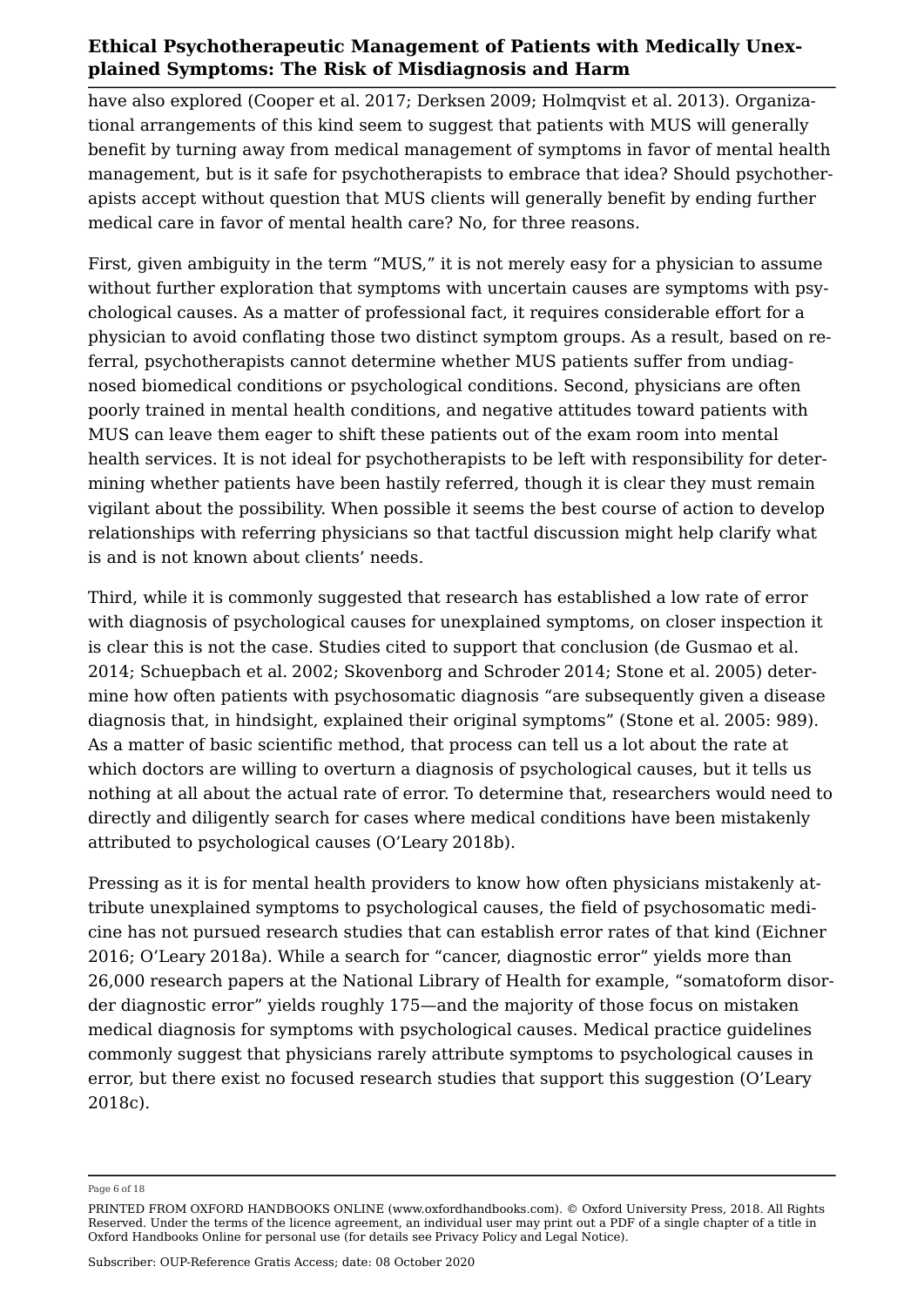Patient organizations have expressed increasingly vocal concern about error in diagnosis of psychological causes, and they've established substantial evidence to support that concern. The American Autoimmune-Related Disease Association (AARDA) for example, found that 52 percent of patients surveyed with autoimmune disease report that they've been denied biomedical care in the past based on mistaken attribution of symptoms to psychological causes (AARDA [2014](#page-12-3)). Moreover, the European Organisation for Rare Diseases (EURORDIS), has established a tie between diagnostic delay for rare disease patients and mistaken attribution of symptoms to psychological causes (Kole and Faurisson [2009](#page-14-10)). Their research determined that with eight rare diseases studied, mistaken diagnosis of psychological causes led to delays in rare disease diagnosis that were 2.5 to 7 times as long as delays caused by medical misdiagnosis.

Rare disorders, it is important to note, are anything but rare. In the United States, there are roughly 30 million people with rare disorders according to the National Institutes of Health (NIH Office of Rare Disease Research [2017](#page-15-5)); roughly the same number who suffer from diabetes (National Center for Chronic Disease Prevention and Health Promotion [2017](#page-15-6)). That reality alone, lends strong support to skepticism in cases where patients with MUS are referred for psychotherapy. Because rare disorders are actually common as a group, and because it is impossible for a physician to be familiar with even a small portion of them, it is impossible for physicians to safely rule out rare disease before making referrals for mental health care.

When psychotherapists do maintain skepticism about the wisdom of forgoing medical care in cases of MUS, they are forced to reckon with the ethical principle of non-maleficence, the imperative to "do no harm." How should we understand that imperative when it comes to the possibility that medical harm might arise from a psychotherapist's mistaken attribution of symptoms to psychological causes?

First, the psychotherapist should not expect to resolve the question of biomedical versus psychological causes for symptoms in cases of MUS. Skepticism is warranted in every case where MUS patients are referred for mental health care and psychotherapists should acknowledge that they lack the medical expertise to resolve that question. It is very commonly suggested that psychological causes for symptoms are more likely in patients who suffer from comorbid mental health disorders (Sharpe [2010](#page-16-4)) but the psychotherapist must recognize that this reasoning is confused. The presence of mental illness does not make any person less likely to suffer from a biomedical condition. On the contrary, mental illness increases the likelihood of biomedical illness (Lavtoo et al. [2013;](#page-15-7) Mouko and Sullivan [2017;](#page-15-8) Osborn [2001](#page-16-8)). Uncomfortable as uncertainty may be, it is not possible for the psychotherapist to reliably resolve the question of biomedical versus psychological causes for MUS.

Second, because a client referred for psychotherapeutic management of MUS might well be in need of biomedical care, a psychotherapist is obligated to proceed with substantial caution when it comes to discouraging clients from continued pursuit of biomedical care. The challenge here is in balancing the potential for harm from mistaken rejection of bio

Page 7 of 18

PRINTED FROM OXFORD HANDBOOKS ONLINE (www.oxfordhandbooks.com). © Oxford University Press, 2018. All Rights Reserved. Under the terms of the licence agreement, an individual user may print out a PDF of a single chapter of a title in Oxford Handbooks Online for personal use (for details see [Privacy Policy](https://global.oup.com/privacy) and [Legal Notice\)](https://www.oxfordhandbooks.com/page/legal-notice).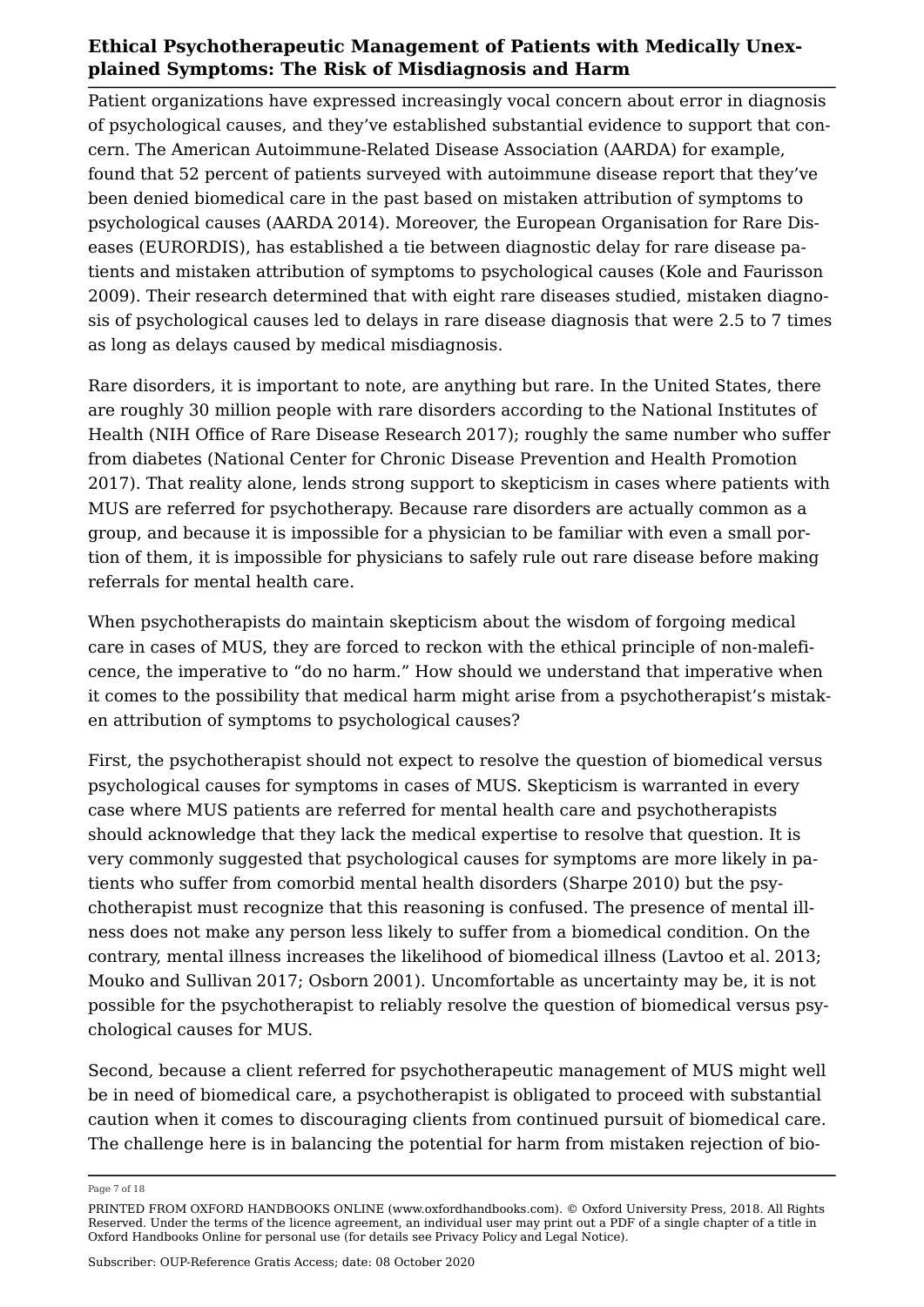medical care against the potential for harm from pursuit of unnecessary biomedical care. Research shows that continued medical investigation makes it more difficult for clients to address the source of the problem when symptoms are caused by psychological distress (Page and Wessely [2003\)](#page-16-9). Diagnostic tests and trial treatments, moreover, create risks of their own, and they waste valuable resources that could be put to more productive use. In addition, medical investigation often results in findings of uncertain significance and in cases of MUS, these findings can lead to overdiagnosis and overtreatment (Arnold and Kerridge [2018\)](#page-12-4).

To balance these competing risks, clinicians should weigh their comparative seriousness. First, the risk of untreated disease may demand greater caution than the risk of untreated mental illness. This is certainly the case in clients whose only marker for mental illness is MUS, and there is no case where the presence of mental illness decreases the likelihood of disease. Second, risks from tests and trial treatments, and overdiagnosis and overtreatment, immediately pale in every case where those efforts confirm the presence of disease—and every case of MUS is a case where that confirmation remains possible.

Perhaps ME/CFS offers the most informative model for ethical balance with these competing risks. For decades, psychological causes for ME/CFS were so uniformly accepted in medicine and mental health that it seemed absurd for psychotherapists to doubt the wisdom of advising clients to abandon biomedical management of their condition. If the US Academy of Medicine, National Institutes of Health and Agency for Healthcare and Research Quality are correct, that advice has been misguided. According to these formidable authorities, in the last three decades many millions of patients with serious biological disease have been wrongly advised by physicians and psychotherapists to abandon their insistence on biomedical care. Even if the new US position turns out to be incorrect, it does establish the presence of medical risk even in cases where it seems absurd to imagine that disease is possible (Chronic Fatigue Syndrome Advisory Committee [2015;](#page-13-1) Green et al. [2015](#page-13-0); National Institutes of Health Autoimmune Diseases Coordinating Committee [2005](#page-15-9)).

Difficult as it is for any professional to work with uncertainty, to proceed based on uncertainty, and to expect continued uncertainty, this is the nature of the task with clients who suffer from MUS. It is rarely possible for a psychotherapist to safely ignore the possibility of disease in clients with MUS, and this reality should form the foundation for ethical management.

### **Do No Harm: Psychological Risk and MUS**

As we've noted, ambiguity in the term "MUS" means that physicians' search for information about managing diagnostic uncertainty actually leads to information about cases of psychological diagnosis. The same is true in mental health. There exists no term in psychotherapy that names clients who suffer from undiagnosed symptoms without also implying that symptoms have psychological causes. As a result, in mental health as in medicine, providers can find little guidance for managing clients struggling with undiagnosed

Page 8 of 18

PRINTED FROM OXFORD HANDBOOKS ONLINE (www.oxfordhandbooks.com). © Oxford University Press, 2018. All Rights Reserved. Under the terms of the licence agreement, an individual user may print out a PDF of a single chapter of a title in Oxford Handbooks Online for personal use (for details see [Privacy Policy](https://global.oup.com/privacy) and [Legal Notice\)](https://www.oxfordhandbooks.com/page/legal-notice).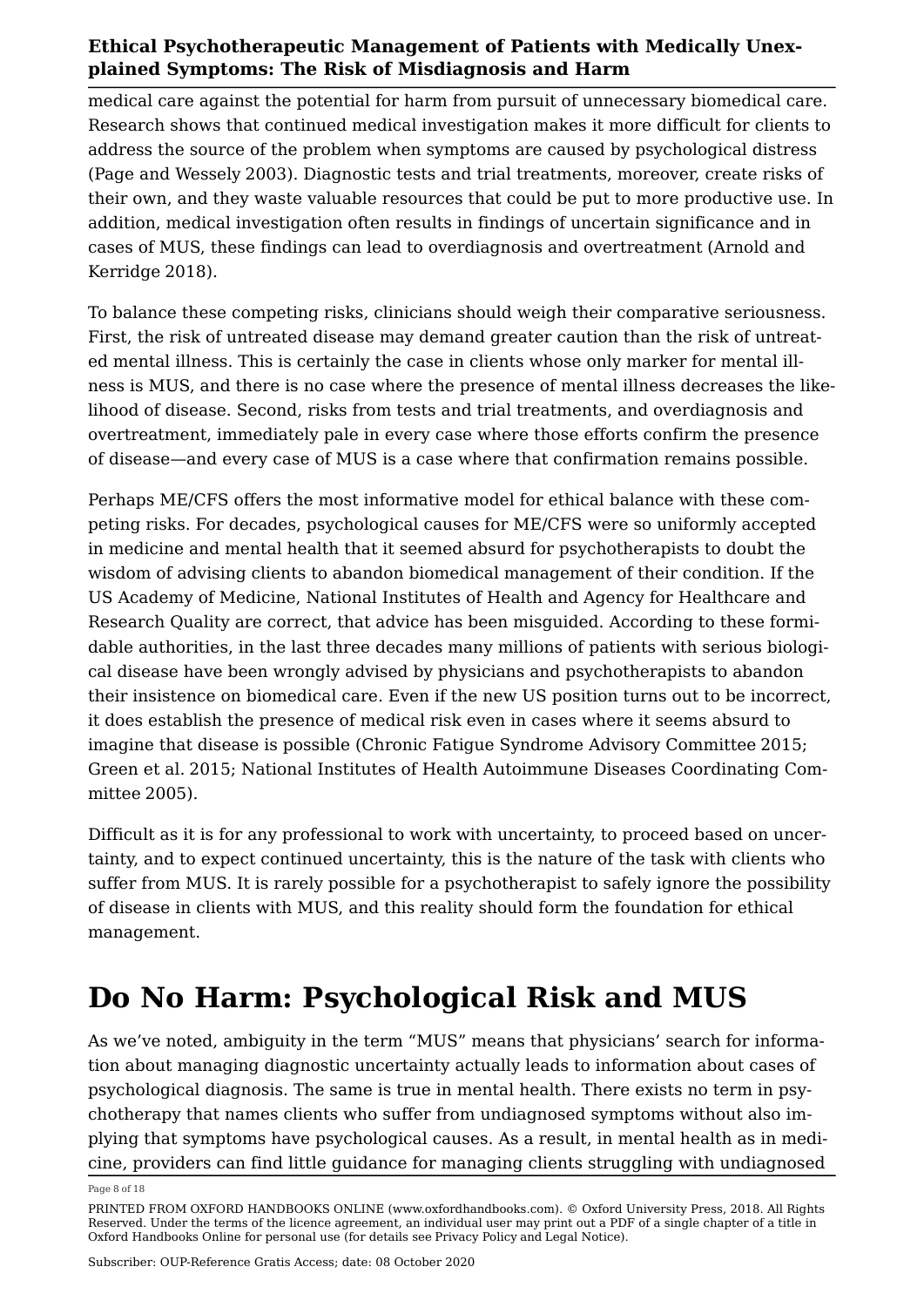symptoms. This is no small problem—because routine psychotherapeutic management of MUS can be psychologically harmful for clients who suffer from undiagnosed medical conditions.

In a review article on management of MUS with CBT (Mobini [2015](#page-15-10)) we find this broad overview of goals:

CBT aims to help patients manage their symptoms by enabling them to understand links between their symptoms, worries, feelings and behaviour. Patients are taught some cognitive and behavioural skills, so they can manage their bodily symptoms. (Mobini [2015:](#page-15-10) 1)

It has been suggested, moreover, that the benefits of CBT arise from "its focus on facilitating … self-responsibility of the patient" (Kleinstauber et al. [2011:](#page-14-11) 156), and this aspect of CBT management has particular ethical importance. Broadly speaking, CBT is thought to treat MUS by shifting the focus of the recovery process from biomedical action to personal action, so that the patient looks to herself, rather than to her doctors, to facilitate improvement.

What happens when a psychotherapist proceeds with CBT in this form with a client who suffers from undiagnosed symptoms caused by a biomedical disease? How would a client with, say, systemic lupus, respond if mistakenly referred for psychotherapy with a provider who is not careful about distinguishing undiagnosed symptoms from those with psychological causes? Lupus is a common autoimmune condition and it is important to note, again, that 52 percent of patients who suffer from autoimmune disease report having been denied medical care based on mistaken attribution of symptoms to psychological causes (AARDA [2014](#page-12-3)). It takes six years on average for lupus to be diagnosed in the USA (Al Sawah et al. [2015\)](#page-12-5) and seven years in the UK (Lupus UK [2017](#page-15-11)). It seems reasonable to imagine that during those years, patients with lupus are often characterized as suffering from MUS and are often referred for psychotherapy.

When CBT "helps" the lupus patient to "manage" her symptoms by understanding their link to her feelings and behavior, it directs her to do something that is not humanly possible. In encouraging her to shift responsibility for improvement from her doctors to herself, CBT can lead the client down a track where she is doomed to psychological failure, both in her own eyes and in the eyes of her therapist. More than that, when psychotherapists suggest to biomedical patients that their conditions can improve only through their own psychological change, they teach clients to cultivate patterns of doubt about basic forms of self-perception that have actually been entirely reliable—so clients are taught to question their mental resilience in a way that could actually damage resilience. Though at this time there exists no research that explores psychological harms caused by CBT for MUS in patients who actually suffer from biomedical conditions—and that is an oversight that surely needs to be remedied—it is not difficult to see that it is harmful to place psychological responsibility for symptom improvement on clients who suffer from biological disease.

#### Page 9 of 18

PRINTED FROM OXFORD HANDBOOKS ONLINE (www.oxfordhandbooks.com). © Oxford University Press, 2018. All Rights Reserved. Under the terms of the licence agreement, an individual user may print out a PDF of a single chapter of a title in Oxford Handbooks Online for personal use (for details see [Privacy Policy](https://global.oup.com/privacy) and [Legal Notice\)](https://www.oxfordhandbooks.com/page/legal-notice).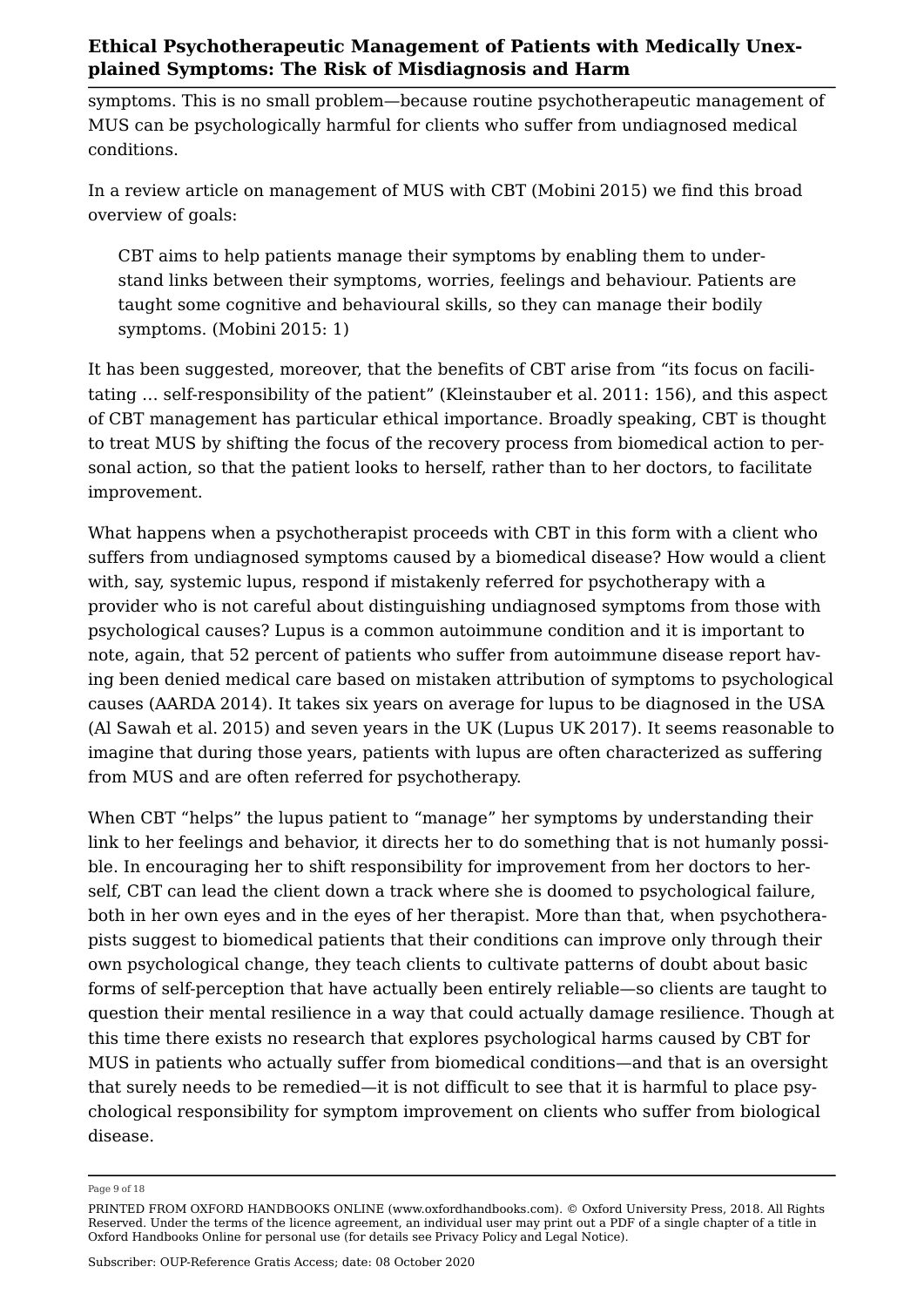The same is true for other forms of psychotherapy that assume all MUS have psychological causes. "Intensive short term dynamic psychotherapy" (ISTDP), for example:

focuses on the bodily experience of emotions and how emotions can convert into bodily symptoms. Specifically, ISTDP seeks to interrupt the buildup of physical symptoms by helping patients tolerate their anxiety, recognize and feel their emotions, develop healthier means of emotional expression and enhance self-care, all of which counteract destructive health-related behaviors. (Cooper et al. [2017:](#page-13-5) 112)

When clients' symptoms are not "means of emotional expression" but are caused by biomedical diseases over which they have no control, ISTDP, like CBT, will be psychologically harmful. When US physician Nancy Klimas embarked on research to establish that ME/ CFS patients experience exacerbated symptoms in response to trauma, she discovered evidence that they suffer from trauma as a result of "exposure to a health-care situation that was demoralizing and demeaning" (Weir [2014](#page-17-5)). Klimas has directly noted that when treatment for genuine disease attempts "to put it back on the patient" (Weir [2014](#page-17-5)) trauma results for the patient that violates the ethical imperative to do no harm.

Ethically speaking, risk of harm from standard forms of psychotherapeutic management of MUS cannot be justified by their potential benefits, because the portion of patients referred for psychotherapy in error remains unclear and might well be high. Both lupus and ME/CFS serve as meaningful cautionary tales in this regard. The psychotherapist can meet the obligation to avoid psychological harm with MUS clients by avoiding a prescriptive program of psychotherapeutic management that assumes psychological causes for medically unexplained symptoms.

# **Informed Consent, Care Access and Social Concerns**

It is important to note that in countries with and without a national health service, patients with MUS are sometimes informed that continuation of medical or disability benefits depends upon their willingness to engage in psychotherapy (Rafik [2009](#page-16-10)). This situation is unique in medicine and mental health, and the features that make it unique are chiefly ethical.

As established by Beauchamp and Childress [\(2009](#page-12-6)), informed consent requires not only informedness and competence, but also voluntariness. While it is clear that the presence of MUS in no way challenges a patient's competence to make medical or mental health decisions, it remains unclear whether consent to psychotherapy can be voluntary under threat of loss of healthcare or disability benefits. In clients who suffer from serious, persistent unexplained symptoms (regardless of whether those symptoms do or do not have psychological causes), a threat to healthcare or disability benefits is very grave indeed, and it is difficult to see how any client fearful of that outcome could meet the voluntariness requirement. While it is not the psychotherapist who places the client in such an eth

Page 10 of 18

PRINTED FROM OXFORD HANDBOOKS ONLINE (www.oxfordhandbooks.com). © Oxford University Press, 2018. All Rights Reserved. Under the terms of the licence agreement, an individual user may print out a PDF of a single chapter of a title in Oxford Handbooks Online for personal use (for details see [Privacy Policy](https://global.oup.com/privacy) and [Legal Notice\)](https://www.oxfordhandbooks.com/page/legal-notice).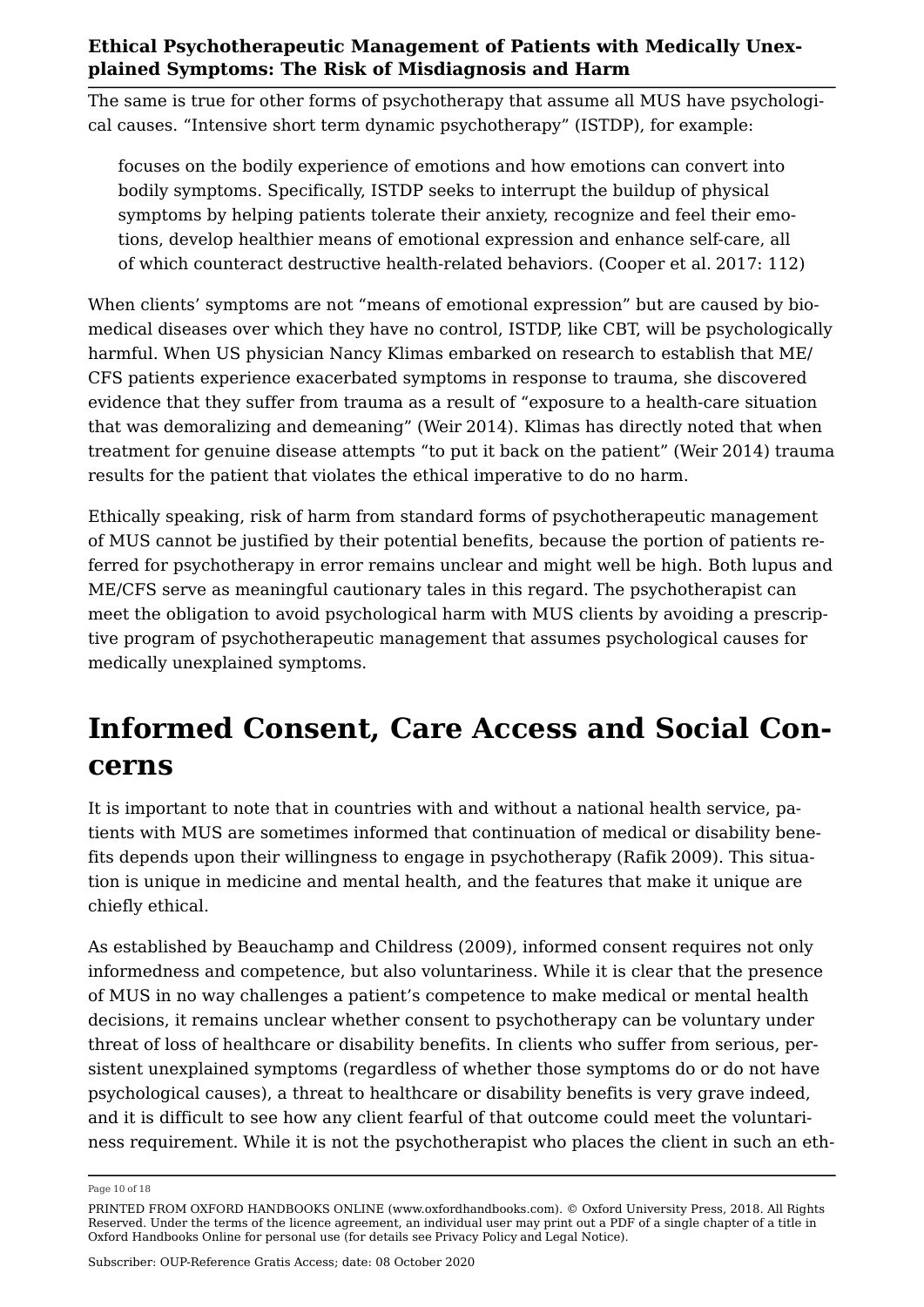ically compromised position, when clients do pursue psychotherapy based on fear of this kind, the psychotherapist must recognize that standards for informed consent have been compromised and that these challenges would be disturbing for any reasonable client, regardless of diagnosis.

Perhaps more importantly, like doctors and psychotherapists, insurers and health policy makers often conflate diagnostic uncertainty with diagnosis of psychological causes for symptoms—and when they do they take the same unethical risks of medical and psychological harm. It is not the psychotherapist's responsibility to avoid or resolve ethical problems created by insurers or policy makers but again, it is not possible to manage a case of MUS ethically without awareness of this problem.

In cases where clients suffer from symptoms that do have unrecognized biomedical causes, a demand for psychotherapy from insurers or national health services is made in error. Patients in need of biomedical care do not receive it, and patients who do not need mental health care pursue it under threat. Every patient with MUS could be such a patient, and it is the psychotherapist's responsibility to recognize that. As with physicians' referrals, it is certainly easier to assume that insurers and health policy makers are correct in their determinations of who requires psychotherapy but, as with physicians' referrals, the psychotherapist can avoid potential harms only by maintaining skepticism about that conclusion.

# **Conclusions: Ethical Psychotherapeutic Management of MUS**

Confusion in use of the term "MUS" in medicine encourages physicians to ignore the vital distinction between diagnostic uncertainty and a diagnosis of psychological causes for unexplained symptoms. Ethically speaking, that conflation risks obstructing access to medical care for patients in need, and in the context of bioethics, that risk could not strike more directly at the roles that define the enterprise of healthcare. For these reasons, ethical management of MUS in psychotherapeutic settings is based on awareness of the difference between undiagnosed symptoms and those with psychological causes, and recognition of physicians' tendency to ignore that difference when referring patients for psychotherapy.

It is very important to note that these principles in no way suggest that ethical psychotherapy for MUS is impossible. CBT, for example, is productive for clients with chronic medical conditions such as cancer (Daniels [2015](#page-13-9)), heart disease (Gulliksson et al. [2011](#page-13-10)), and diabetes (Safren et al. [2014](#page-16-11)). The difference is that while CBT for MUS aims for that shift toward clients' psychological responsibility for improvement, CBT for chronic medical conditions focuses instead on developing productive responses to the challenges of disease. Along those same lines, clients with MUS can certainly benefit from therapeutic recognition of the challenges involved in living with undiagnosed symptoms, and therapeutic support in coping with those challenges. What is important is that risk of

Page 11 of 18

PRINTED FROM OXFORD HANDBOOKS ONLINE (www.oxfordhandbooks.com). © Oxford University Press, 2018. All Rights Reserved. Under the terms of the licence agreement, an individual user may print out a PDF of a single chapter of a title in Oxford Handbooks Online for personal use (for details see [Privacy Policy](https://global.oup.com/privacy) and [Legal Notice\)](https://www.oxfordhandbooks.com/page/legal-notice).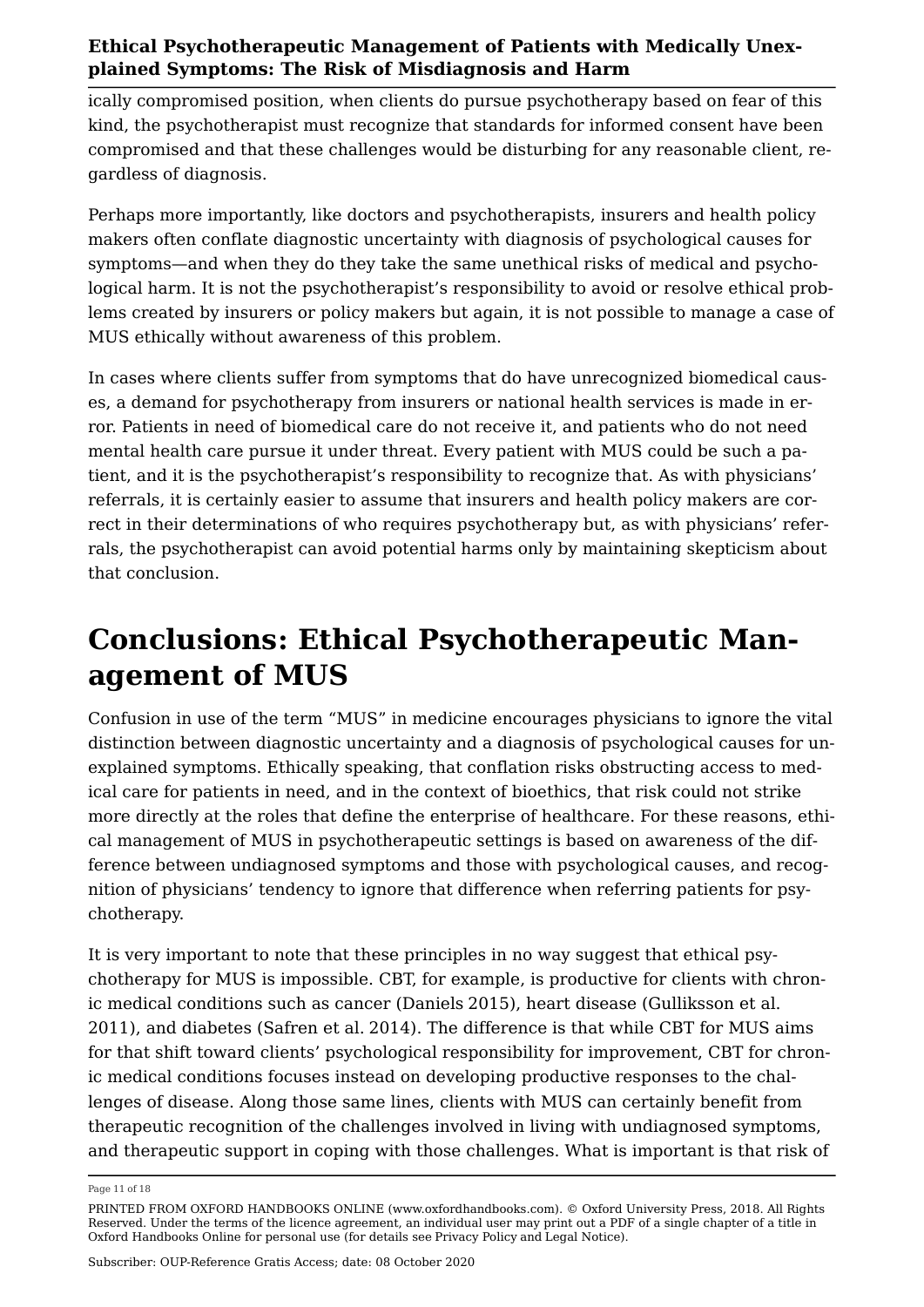harm cannot be avoided if the therapist understands any form of psychotherapy for MUS as a method for leading clients to recognize a psychological source of the problem. The principles that should guide practice in this area are listed in Table [1.](#page-11-0)

> <span id="page-11-0"></span>Table 1: Five core principles for ethical management of patients with MUS

1. Based on the ethical obligation to do no harm and the potential for physical harm when medical conditions are mistakenly attributed to psychological causes, psychotherapists should not expect to resolve the question of medical versus psychological causes for symptoms in cases of MUS.

2. Based on the ethical duty to avoid physical harm, the psychotherapist has a duty to proceed with great caution when it comes to discouraging clients with MUS from continued pursuit of medical care.

3. Based on the ethical obligation not to cause psychological harm, in every case where possibility of medical illness remains, however small, the psychotherapist has an obligation to avoid programs of psychotherapeutic management that assume MUS have psychological causes. It is not ethical to encourage clients who suffer from disease to take psychological responsibility for improving their health.

4. In cases where clients concede to psychotherapy based on fear of losing healthcare or disability benefits, the psychotherapist has an ethical obligation to recognize a challenge to informed consent and to maintain skepticism about the wisdom of the demand for psychotherapy on the part of insurers or health policy makers.

5. Clients with MUS can benefit from general therapeutic support for coping with uncertainty, and from forms of CBT for chronic illness that do not encourage clients to take personal responsibility for improving disease.

"Uncertainty is the constant companion of medical practice," notes bioethicist Abraham Schwab ([2018](#page-16-1): 37), and as long as that is the case in medicine, it must be the case in psychotherapy for MUS:

Whenever a practitioner considers a psychogenic diagnosis there is an as-yet unquantified risk of a false positive — a psychogenic diagnosis for symptoms that have biological causes. In cases of MUS, practitioners will not be able to avoid this risk. Because the robust support for a psychogenic diagnosis will always be lack

Page 12 of 18

PRINTED FROM OXFORD HANDBOOKS ONLINE (www.oxfordhandbooks.com). © Oxford University Press, 2018. All Rights Reserved. Under the terms of the licence agreement, an individual user may print out a PDF of a single chapter of a title in Oxford Handbooks Online for personal use (for details see [Privacy Policy](https://global.oup.com/privacy) and [Legal Notice\)](https://www.oxfordhandbooks.com/page/legal-notice).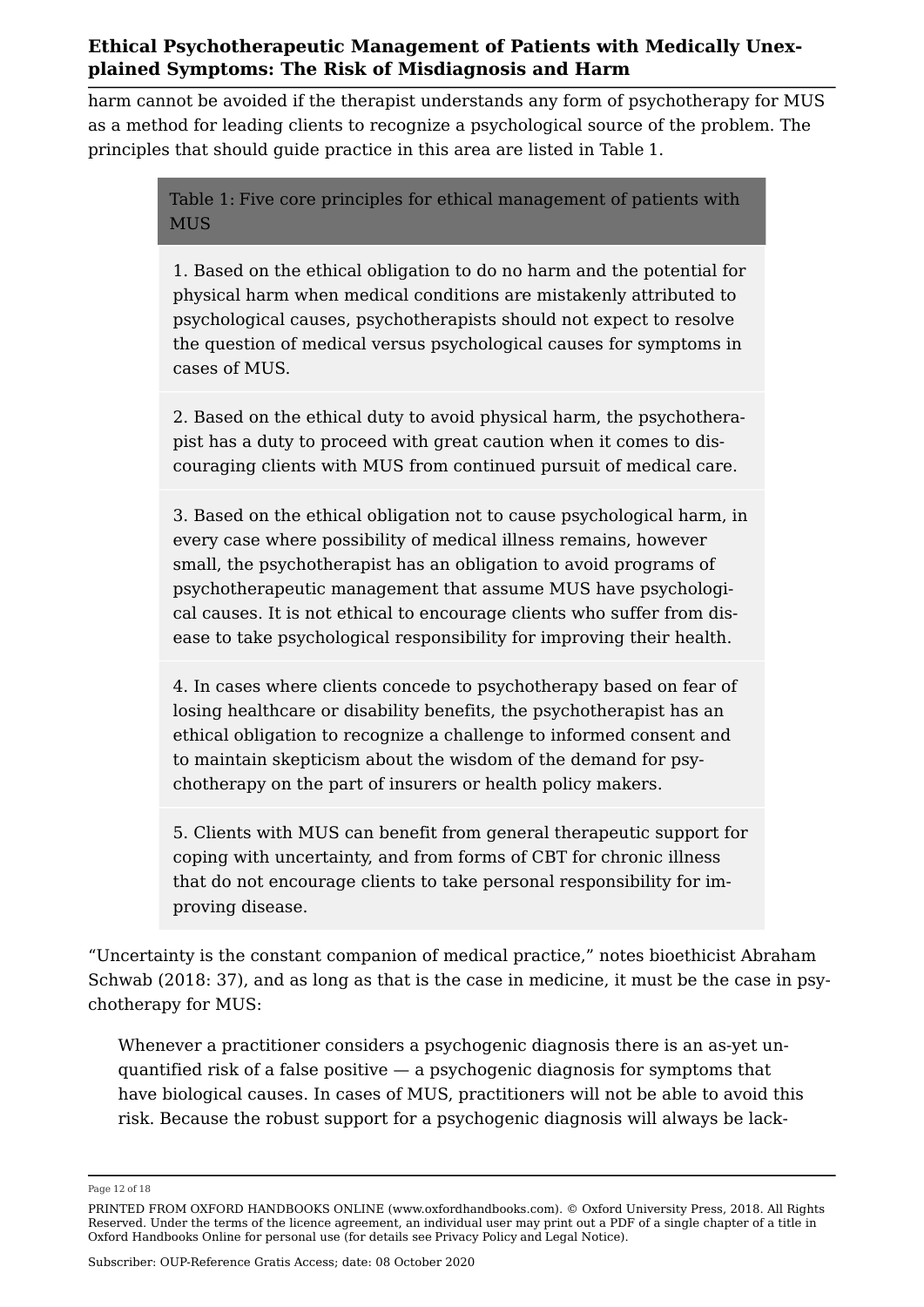ing, the diagnosis is always provisional in a more fundamental way than most other diagnoses in medical practice. (Schwab [2018](#page-16-1): 37)

Sociologist Chloë Atkins [\(2018](#page-12-7)) has suggested that "the culture of medicine needs to evolve" so that patient and provider are continually aware "of the possibility that [the] doctor may not be able to discern exactly what is wrong" (Atkins [2018](#page-12-7): 21). The same is true of the culture of psychotherapy, and this is nowhere more the case than it is in the context of MUS. In this sense, ethical psychotherapeutic management of MUS begins and ends with truthfulness. Both provider and client will find uncertainty to be an uncomfortable starting point for therapy, but discomfort in psychotherapy has no more power to change reality than discomfort in the psyche. "Practitioners should incorporate strategies for communicating about uncertainty" (Schwab [2018:](#page-16-1) 37) and, on a personal level, for grappling with uncertainty as a starting point for care.

### **References**

<span id="page-12-0"></span>Agency for Healthcare and Research Quality (2016). *Diagnosis and Treatment of Myalgic Encephalomyelitis/Chronic Fatigue Syndrome, Addendum 2016*. Retrieved from **[https://](https://ahrq-ehc-application.s3.amazonaws.com/media/pdf/chronic-fatigue_research.pdf) [ahrq-ehc-application.s3.amazonaws.com/media/pdf/chronic-fatigue\\_research.pdf](https://ahrq-ehc-application.s3.amazonaws.com/media/pdf/chronic-fatigue_research.pdf)**

<span id="page-12-5"></span>Al Sawah, S., Daly, R. P., Foster, S., Naegeli, A., Benjamin, K., Doll, H., Bond, G., Moshkovich, O., and Alarcón, G. (2015). "Understanding Delay in Diagnosis, Access to Care, and Satisfaction with Care in Lupus: Findings from a Cross-Sectional Online Survey in the United States." Presented at the European League Against Rheumatism (EULAR) 2015 Annual Conference, June, Rome, Italy.

<span id="page-12-3"></span>American Autoimmune-Related Disease Association (2014). *News Briefing 2014: The Status of Autoimmune Disease*. Retrieved from **[http://slidegur.com/doc/96420/viewthe](http://slidegur.com/doc/96420/viewthe-power-point-presentations)[power-point-presentations](http://slidegur.com/doc/96420/viewthe-power-point-presentations)**

<span id="page-12-4"></span>Arnold, M. H. and Kerridge, I. (2018). "Rejecting Reality and Substituting One's Own: Why Bioethics Should Be Concerned with Medically Unexplained Symptoms." *American Journal of Bioethics* 18: 26–28.

<span id="page-12-7"></span>Atkins, C. (2018). "Why Bioethics Should Pay Attention to Patients Who Suffer Medically Unexplained Symptoms: A Discussion of Uncertainty, Suffering and Risk." *American Journal of Bioethics* 18: 20–22.

<span id="page-12-6"></span>Beauchamp, T. L. and Childress, J. F. (2009). *The Principles of Biomedical Ethics* (6th ed.). New York: Oxford University Press.

<span id="page-12-1"></span>Blease, C., Carel, H., and Geraghty, K. (2017). "Epistemic Injustice in Healthcare Encounters: Evidence from Chronic Fatigue Syndrome." *Journal of Medical Ethics* 43: 549–557.

<span id="page-12-2"></span>Canavera, K., Allen, J., and Johnson, L.-M. (2018). "The Need for Improved Access to Mental Health Services for Youth with Medically Unexplained Symptoms." *American Journal of Bioethics* 18: 29–31.

Page 13 of 18

PRINTED FROM OXFORD HANDBOOKS ONLINE (www.oxfordhandbooks.com). © Oxford University Press, 2018. All Rights Reserved. Under the terms of the licence agreement, an individual user may print out a PDF of a single chapter of a title in Oxford Handbooks Online for personal use (for details see [Privacy Policy](https://global.oup.com/privacy) and [Legal Notice\)](https://www.oxfordhandbooks.com/page/legal-notice).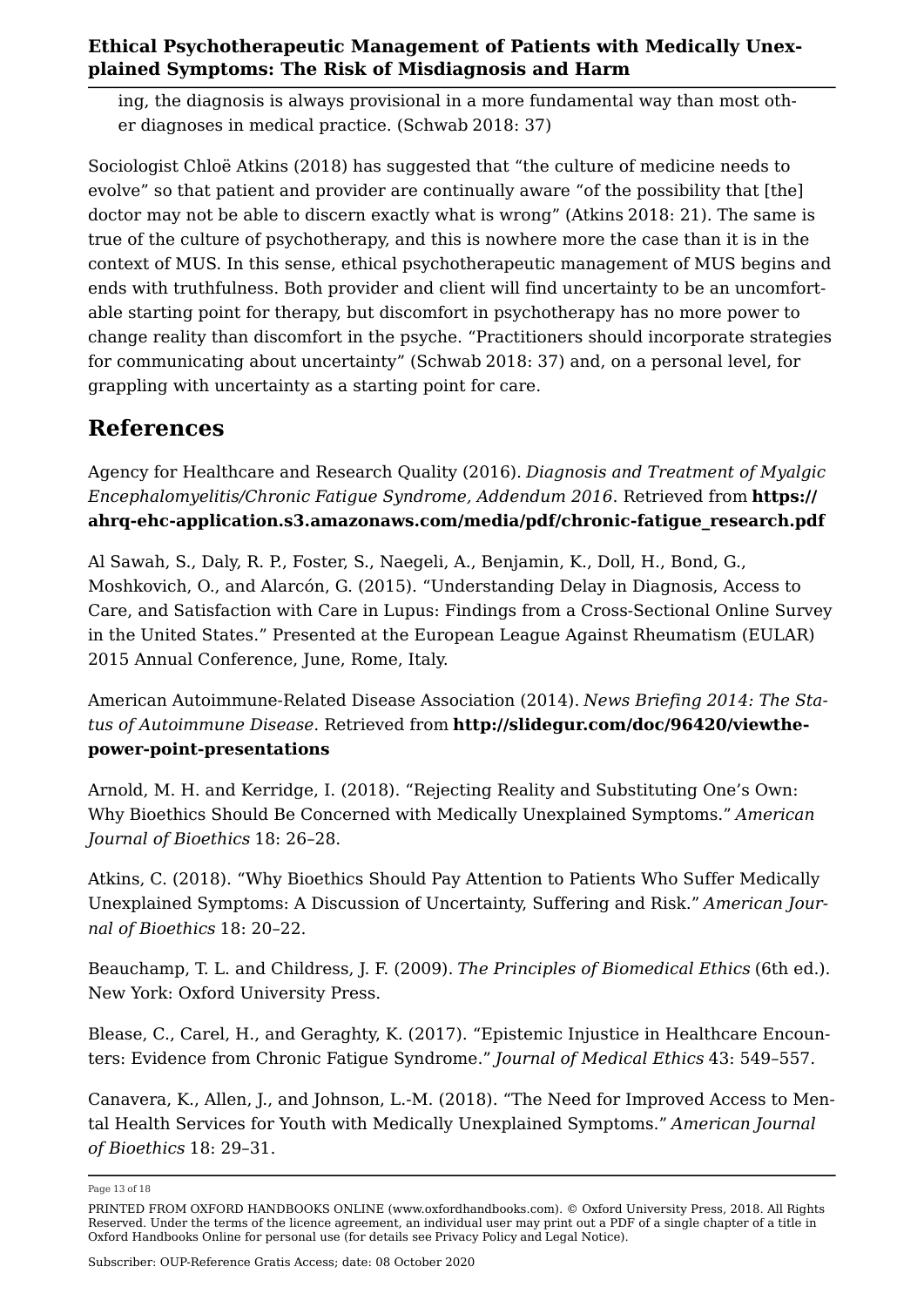<span id="page-13-2"></span>Centers for Disease Control (2018). *Lyme Disease*. Retrieved from **[https://www.cdc.gov/](https://www.cdc.gov/lyme/index.html) [lyme/index.html](https://www.cdc.gov/lyme/index.html)**

<span id="page-13-1"></span>Chronic Fatigue Syndrome Advisory Committee (2015). *Recommendations from the HHS CFSAC*. Retrieved from **[https://www.hhs.gov/sites/default/files/advcomcfs/recom](https://www.hhs.gov/sites/default/files/advcomcfs/recommendations/2015-08-18-19-recommendations.pdf)[mendations/2015-08-18-19-recommendations.pdf](https://www.hhs.gov/sites/default/files/advcomcfs/recommendations/2015-08-18-19-recommendations.pdf)**

<span id="page-13-5"></span>Cooper, A., Abbass, A., and Town, J. (2017). "Implementing a Psychotherapy Service for Medically Unexplained Symptoms in a Primary Care Setting." *Journal of Clinical Medicine* 6: 109–141.

<span id="page-13-9"></span>Daniels, S. (2015). "Cognitive Behavior Therapy for Patients with Cancer." *Journal of the Advanced Practitioner in Oncology* 6: 54–56.

<span id="page-13-7"></span>de Gusmao, C. M., Guerriero, R. M., and Bernson-Leung, M. E. (2014). "Functional Neurological Symptom Disorders in a Pediatric Emergency Room: Diagnostic Accuracy, Features, and Outcome." *Pediatric Neurology* 51: 233–38.

Deary, V., Chalder, T., and Sharpe, M.(2007). "The Cognitive Behavioural Model of Medically Unexplained Symptoms: A Theoretical and Empirical Review." *Clinical Psychology Review* 27: 781–797.

<span id="page-13-6"></span>Derksen, J. (2009). "Primary Care Psychologists in the Netherlands: 30 Years of Experience." *Professional Psychology: Research and Practice* 40: 493–501.

<span id="page-13-8"></span>Eichner, M. (2016). "Bad Medicine: Parents, the State and the Charge of 'Medical Child Abuse'." *University of California Davis Law Review* 50: 205–320.

<span id="page-13-3"></span>Goldberg, D. P., Reed G. M., Robles, R., Bobes, J., Fortes, S., de Jesus Mari, J., Lam, T. P., Razzaque, B., Garcia, J. A., Rosendal, M., Dowell, C. A., Gask, L., Mbatia, J. K., and Saxena, S. (2016). "Multiple Somatic Symptoms in Primary Care: A Field Study for ICD-11 PHC, WHO's Revised Classification of Mental Disorders in Primary Care Settings." *Journal of Psychosomatic Research* 91: 48–54.

<span id="page-13-0"></span>Green, C. R., Cowan, P., Elk, R., O'Neil, K. M., and Rasmussen, A. L. (2015). "National Institutes of Health Pathways to Prevention Workshop: Advancing the Research on Myalgic Encephalomyelitis/Chronic Fatigue Syndrome." *Annals of Internal Medicine* 162: 860– 865.

<span id="page-13-4"></span>Greenberg, D. B. (2017). "Somatization." *UpToDate*. Retrieved from **[https://](https://www.uptodate.com/contents/somatization-epidemiology-pathogenesis-clinical-featuresmedical-evaluation-and-diagnosis) [www.uptodate.com/contents/somatization-epidemiology-pathogenesis-clinical](https://www.uptodate.com/contents/somatization-epidemiology-pathogenesis-clinical-featuresmedical-evaluation-and-diagnosis)[featuresmedical-evaluation-and-diagnosis](https://www.uptodate.com/contents/somatization-epidemiology-pathogenesis-clinical-featuresmedical-evaluation-and-diagnosis)**

<span id="page-13-10"></span>Gulliksson, M., Burell, G., Vessby, B., Lundin, L., Toss, H., and Svärdsudd, K. (2011). "Randomized Controlled Trial of Cognitive Behavioral Therapy vs Standard Treatment to Prevent Recurrent Cardiovascular Events in Patients with Coronary Heart Disease: Se

Page 14 of 18

PRINTED FROM OXFORD HANDBOOKS ONLINE (www.oxfordhandbooks.com). © Oxford University Press, 2018. All Rights Reserved. Under the terms of the licence agreement, an individual user may print out a PDF of a single chapter of a title in Oxford Handbooks Online for personal use (for details see [Privacy Policy](https://global.oup.com/privacy) and [Legal Notice\)](https://www.oxfordhandbooks.com/page/legal-notice).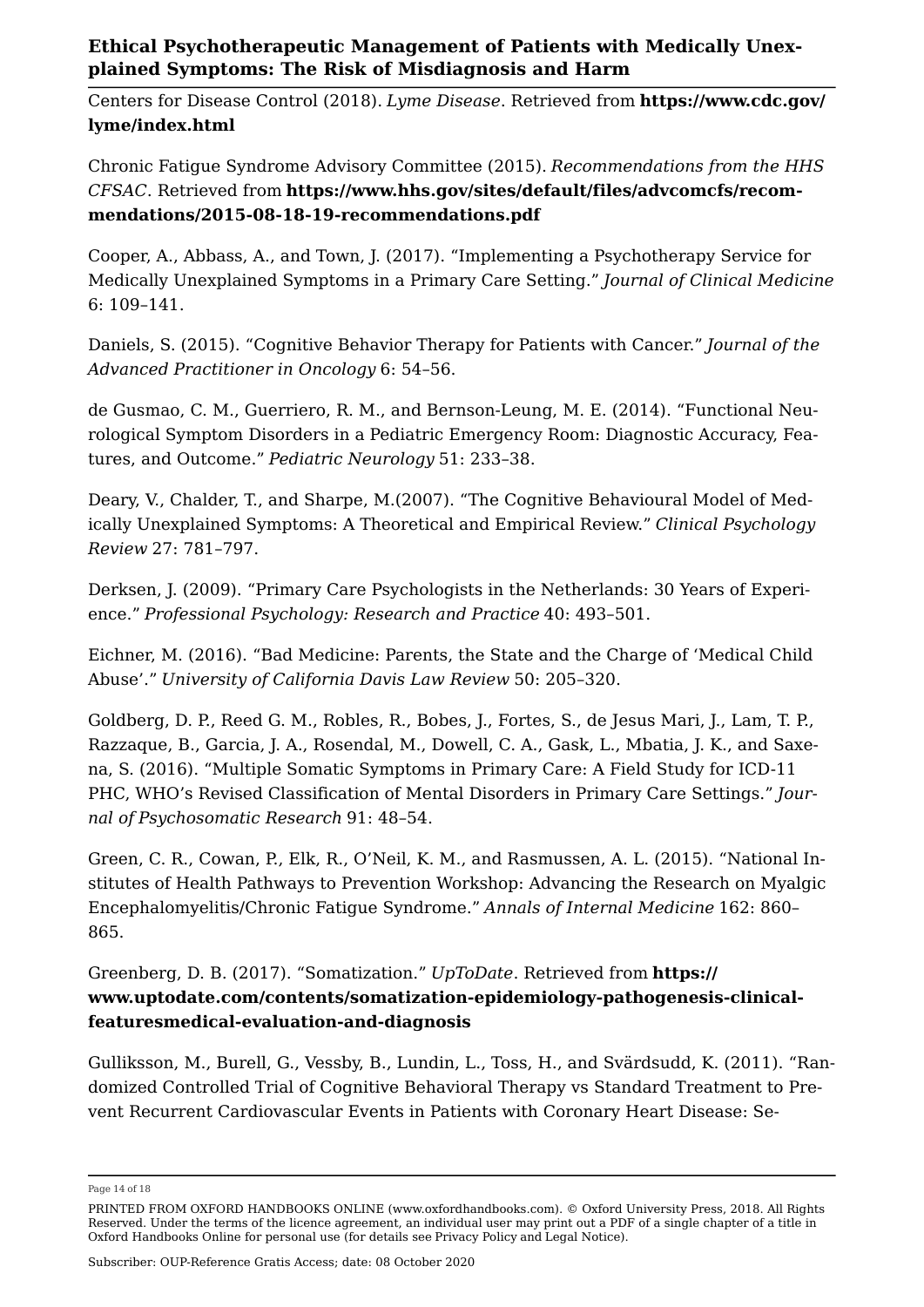condary Prevention in Uppsala Primary Health Care Project." *Archives of Internal Medicine* 171: 134–140.

<span id="page-14-2"></span>Gureje, O. and Reed, G. (2016). "Bodily Distress Disorder in ICD-11: Problems and Prospects." *World Psychiatry* 15: 291–292.

<span id="page-14-9"></span>Holmqvist, R., Ström, T., and Foldemo, A. (2013). "The Effects of Psychological Treatment in Primary Care in Sweden: A Practice-Based Study." *Nordic Journal of Psychiatry* 64: 1–9.

<span id="page-14-0"></span>Institute of Medicine (2015). *Beyond Myalgic Encephalomyelitis/Chronic Fatigue Syndrome: Redefining an Illness, Report Brief*. Retrieved from **[http://](http://www.nationalacademies.org/hmd/Reports/2015/ME-CFS.aspx) [www.nationalacademies.org/hmd/Reports/2015/ME-CFS.aspx](http://www.nationalacademies.org/hmd/Reports/2015/ME-CFS.aspx)**

<span id="page-14-7"></span>Jackson, J. L. and Passamonti, M. (2005). "The Outcomes among Patients Presenting in Primary Care with a Physical Symptom at 5 Years." *Journal of General Internal Medicine* 20: 1032–1037.

<span id="page-14-1"></span>Jimenez, X.F. and Mayer, P. A. (2015). "Medically Unexplained Symptoms and Mental Models: From Failure to Fusion and Back to Illness Behavior." *Journal of Ethics in Mental Health*. Open Volume (January), ISSN 1916-2405.

<span id="page-14-3"></span>Johansen, M. L. and Risor, M. B. (2016). "What is the Problem with Medically Unexplained Symptoms for GPs? A Meta-Synthesis of Qualitative Studies." *Patient Education and Counseling* 100: 647–654.

<span id="page-14-5"></span>Joint Commissioning Panel for Mental Health (2017). *Guidance for Commissioners of Services for People with Medically Unexplained Symptoms*. Retrieved from **[http://](http://www.jcpmh.info/resource/guidance-commissioners-services-people-medically-unexplained-symptoms) [www.jcpmh.info/resource/guidance-commissioners-services-people-medically-un](http://www.jcpmh.info/resource/guidance-commissioners-services-people-medically-unexplained-symptoms)[explained-symptoms](http://www.jcpmh.info/resource/guidance-commissioners-services-people-medically-unexplained-symptoms)**

<span id="page-14-6"></span>Jutel, A. (2010). "Medically Unexplained Symptoms and the Disease Label." *Social Theory and Health* 8(3): 229-245.

<span id="page-14-8"></span>Kanaan, R. A. A. (2018). "Neurologists, Psychiatrists and the Angry Patients They Share." *American Journal of Bioethics* 18: 22–24.

<span id="page-14-11"></span>Kleinstäuber, M., Witthöft, M., and Hiller, W. (2011). "Efficacy of Short-Term Psychotherapy for Multiple Medically Unexplained Physical Symptoms: A Meta-Analysis." *Clinical Psychology Review* 31: 146–160.

<span id="page-14-10"></span>Kole, A. and Faurisson, F. (2009). *The Voice of 12,000 Patients: Experiences and Expectations of Rare Disease Patients on Diagnosis and Care in Europe*. Paris: EURORDIS-Rare Diseases Europe.

<span id="page-14-4"></span>Kroenke, K. and Mangelsdorff, A. D. (1989). "Common Symptoms in Ambulatory Care: Incidence, Evaluation, Therapy, and Outcome." *American Journal of Medicine* 86: 262–266.

Page 15 of 18

Subscriber: OUP-Reference Gratis Access; date: 08 October 2020

PRINTED FROM OXFORD HANDBOOKS ONLINE (www.oxfordhandbooks.com). © Oxford University Press, 2018. All Rights Reserved. Under the terms of the licence agreement, an individual user may print out a PDF of a single chapter of a title in Oxford Handbooks Online for personal use (for details see [Privacy Policy](https://global.oup.com/privacy) and [Legal Notice\)](https://www.oxfordhandbooks.com/page/legal-notice).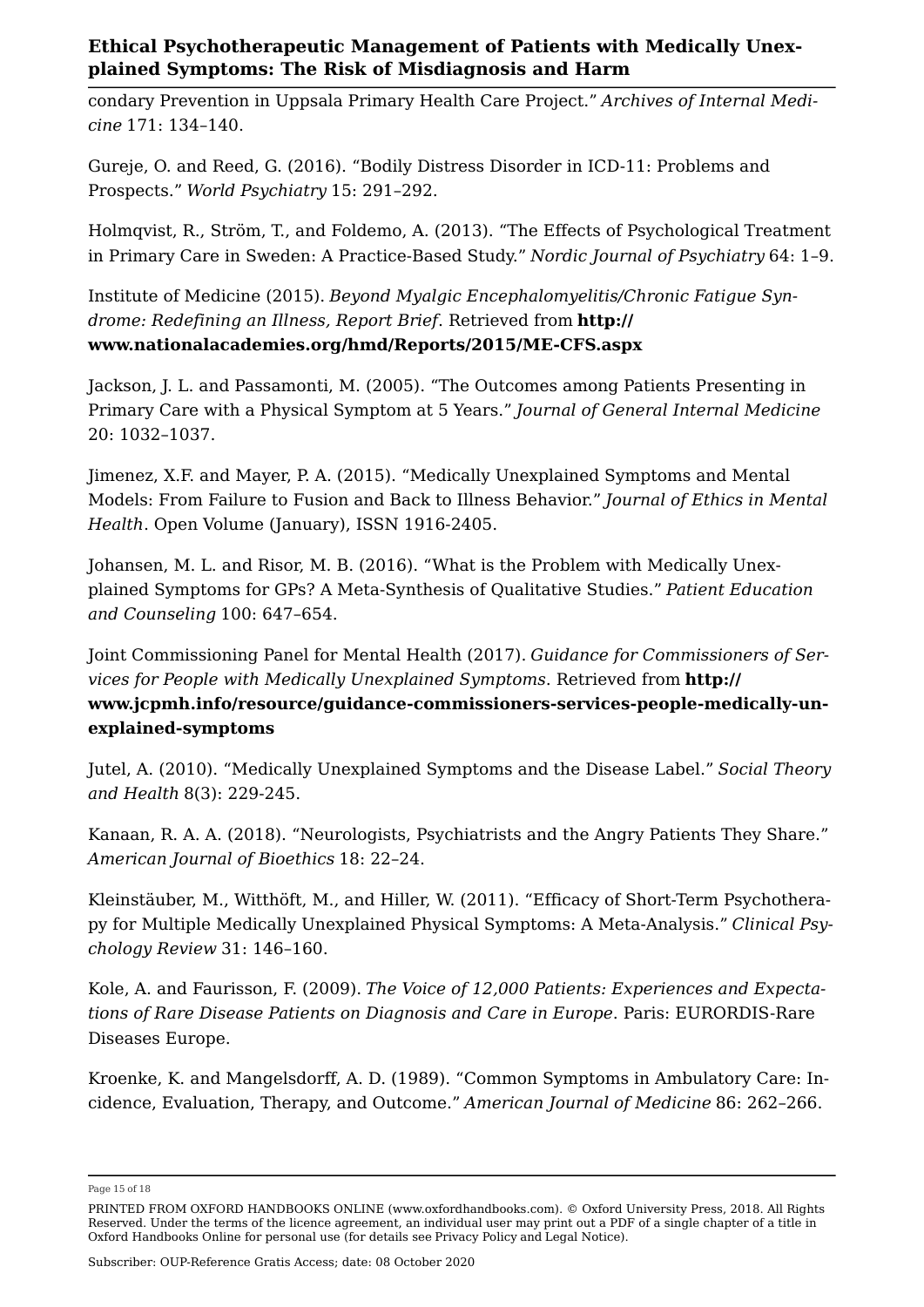<span id="page-15-1"></span>Kroenke, K., Spitzer, R. L., and Williams, J. B. (1994). "Physical Symptoms in Primary Care: Predictors of Psychiatric Disorders and Functional Impairment." *Archives of Family Medicine* 3: 774–779.

<span id="page-15-7"></span>Lavtoo, J., Mistry, M., and Dunne, F. J. (2013). "Physical Morbidity and Mortality in People with Mental Illness." *British Journal of Medical Practitioners* 6: a621.

### <span id="page-15-11"></span>Lupus UK (2017). *Getting a Diagnosis of Lupus*. Retrieved from **[https://](https://www.lupusuk.org.uk/getting-diagnosed/) [www.lupusuk.org.uk/getting-diagnosed/](https://www.lupusuk.org.uk/getting-diagnosed/)**.

<span id="page-15-10"></span>Mobini, S. (2015). "Psychology of Medically Unexplained Symptoms: A Practical Review." *Cogent Psychology* 2: 1033876. Retrieved from **[https://doi.org/](https://doi.org/10.1080/23311908.2015.1033876) [10.1080/23311908.2015.1033876](https://doi.org/10.1080/23311908.2015.1033876)**

<span id="page-15-8"></span>Mouko, J. and Sullivan, R. (2017). "Systems for Physical Health Care for Mental Health Patients in the Community: Different Approaches to Improve Patient Care and Safety in an Early Intervention in Psychosis Service." *BMJ Quality Improvement Reports* 6: u209141.w3798.

<span id="page-15-6"></span>National Center for Chronic Disease Prevention and Health Promotion (2017). *National Diabetes Statistics Report: Diabetes and Its Burden in the United States*. Retrieved from **[https://www.cdc.gov/diabetes/pdfs/data/statistics/national-diabetes-statistics](https://www.cdc.gov/diabetes/pdfs/data/statistics/national-diabetes-statistics-report.pdf)[report.pdf](https://www.cdc.gov/diabetes/pdfs/data/statistics/national-diabetes-statistics-report.pdf)**

<span id="page-15-3"></span>National Collaborating Center for Mental Health & National Institute for Health and Care Excellence (2018). *The Improving Access to Psychological Therapies (IAPT) Pathway for People with Long-term Physical Health Conditions and Medically Unexplained Symptoms*. Retrieved from **[https://www.england.nhs.uk/wp-content/uploads/2018/03/improv](https://www.england.nhs.uk/wp-content/uploads/2018/03/improving-access-to-psychological-therapies-long-term-conditions-pathway.pdf)[ing-access-to-psychological-therapies-long-term-conditions-pathway.pdf](https://www.england.nhs.uk/wp-content/uploads/2018/03/improving-access-to-psychological-therapies-long-term-conditions-pathway.pdf)**

<span id="page-15-9"></span>National Institutes of Health Autoimmune Diseases Coordinating Committee (2005). *Report to Congress: Progress in Autoimmune Diseases Research*. Retrieved from **[https://](https://www.niaid.nih.gov/topics/autoimmune/Documents/adccfinal.pdf) [www.niaid.nih.gov/topics/autoimmune/Documents/adccfinal.pdf](https://www.niaid.nih.gov/topics/autoimmune/Documents/adccfinal.pdf)**

<span id="page-15-5"></span>National Institutes of Health Office of Rare Disease Research (2017). *FAQs about Rare Diseases*. Retrieved from **[https://rarediseases.info.nih.gov/aboutordr/pages/31/fre](https://rarediseases.info.nih.gov/aboutordr/pages/31/frequently-asked-questions)[quently-asked-questions](https://rarediseases.info.nih.gov/aboutordr/pages/31/frequently-asked-questions)**

<span id="page-15-0"></span>O'Leary, D. (2018a). "Why Bioethics Should be Concerned with Medically Unexplained Symptoms." *American Journal of Bioethics* 18: 6–15.

<span id="page-15-2"></span>O'Leary, D. (2018b). "Ethical Management of Diagnostic Uncertainty: Response to Open Peer Commentaries on 'Why Bioethics Should be Concerned with Medically Unexplained Symptoms'." *American Journal of Bioethics* 18: W6–11.

<span id="page-15-4"></span>O'Leary, D. (2018c). "Bodily Distress Syndrome: Concerns about Scientific Credibility in Research and Implementation." *Journal of Biological Physics and Chemistry* 18: 67-77.

Page 16 of 18

PRINTED FROM OXFORD HANDBOOKS ONLINE (www.oxfordhandbooks.com). © Oxford University Press, 2018. All Rights Reserved. Under the terms of the licence agreement, an individual user may print out a PDF of a single chapter of a title in Oxford Handbooks Online for personal use (for details see [Privacy Policy](https://global.oup.com/privacy) and [Legal Notice\)](https://www.oxfordhandbooks.com/page/legal-notice).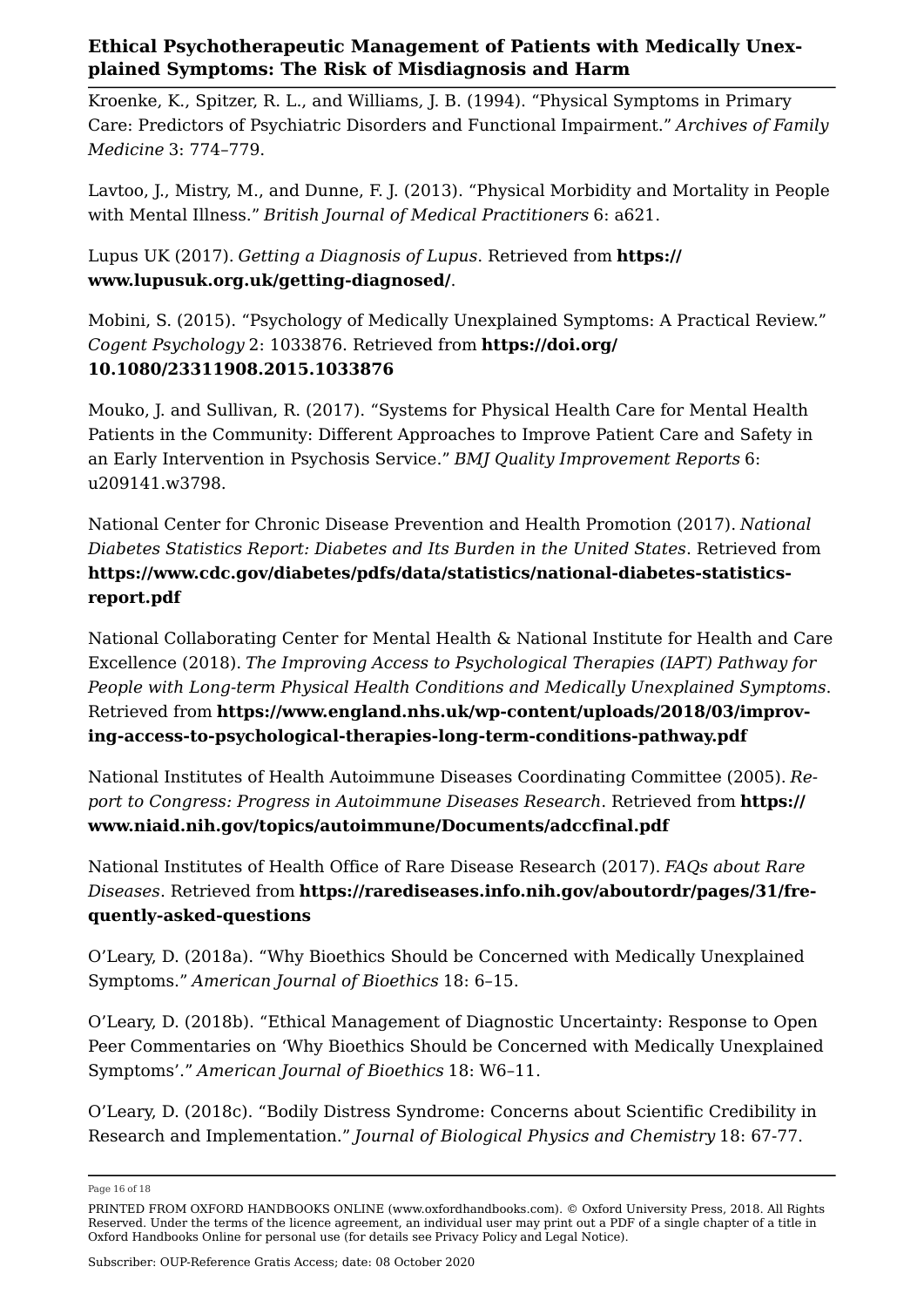<span id="page-16-2"></span>O'Leary, D. (2019). "Ethical Classification of ME/CFS in the United Kingdom." *Bioethics* 33(6): 716-722.

<span id="page-16-8"></span>Osborn, D. P. J. (2001). "The Poor Physical Health of People with Mental Illness." *Western Journal of Medicine* 175: 329–332.

<span id="page-16-3"></span>Oyama, O., Paltoo, C., and Greengold, J. (2007). "Somatoform Disorders." *American Family Physician* 76: 1333–1338.

<span id="page-16-9"></span>Page, L. A. and Wessely, S. (2003). "Medically Unexplained Symptoms: Exacerbating Factors in the Doctor–Patient Encounter." *Journal of the Royal Society of Medicine* 96: 223– 227.

<span id="page-16-10"></span>Rafik, M. (2009). "Objective Evidence in Disability Claims." *The Practical Litigator*, ALI-ABA: 31–42.

<span id="page-16-11"></span>Safren, S. A., Gonzales, J. S., Wexler, D. J., Psaros, C., Delahabty, L. M., Blashill, A. J., Margolina, A. I., and Cagliero, E. (2014). "A Randomized Controlled Trial of Cognitive Behavioral Therapy for Adherence and Depression (CBT-AD) in Patients with Uncontrolled Type 2 Diabetes." *Diabetes Care* 37: 625–633.

<span id="page-16-5"></span>Salkovskis, P. M., Gregory, J. D., Sedgwich-Taylor, Q., White, J., Opher, S., and Olafsdottir, S. (2016). "Extending Cognitive-Behavioural Theory and Therapy to Medically Unexplained Symptoms and Long-Term Physical Conditions: A Hybrid Transdiagnostic/Problem Specific Approach." *Behaviour Change* 33: 172–192.

<span id="page-16-0"></span>Sankary, L. R. and Ford, P. J. (2018). "Treating Medically Unexplained Symptoms Empirically: Ethical Implications for Concurrent Diagnosis." *American Journal of Bioethics* 18: 16–17.

<span id="page-16-6"></span>Schuepbach, W. H., Adler, R. H., and Sabbioni, M. E. (2002). "Accuracy of the Clinical Diagnosis of 'Psychogenic Disorders' in the Presence of Physical Symptoms Suggesting a General Medical Condition: A 5-Year Follow-up in 162 Patients." *Psychotherapy and Psychosomatics* 71: 11–17.

<span id="page-16-1"></span>Schwab, A. (2018). "Calibrating Confident Judgments about Medically Unexplained Symptoms." *American Journal of Bioethics* 18: 36–37.

<span id="page-16-4"></span>Sharpe, M. (2010). "Medically Unexplained Symptoms in Patients Attending Medical Clinics." In *Oxford Textbook of Medicine* (6th ed.; ed. D. A. Warrell, T. M. Cox, and J. D. Firth). Oxford: Oxford University Press.

<span id="page-16-7"></span>Skovenborg, E. L. and Schroder, A. (2014). "Is Physical Disease Missed in Patients with Medically Unexplained Symptoms? A Long Term Follow-up of 120 Patients Diagnosed with Bodily Distress Syndrome." *General Hospital Psychiatry* 36: 38–45.

Page 17 of 18

Subscriber: OUP-Reference Gratis Access; date: 08 October 2020

PRINTED FROM OXFORD HANDBOOKS ONLINE (www.oxfordhandbooks.com). © Oxford University Press, 2018. All Rights Reserved. Under the terms of the licence agreement, an individual user may print out a PDF of a single chapter of a title in Oxford Handbooks Online for personal use (for details see [Privacy Policy](https://global.oup.com/privacy) and [Legal Notice\)](https://www.oxfordhandbooks.com/page/legal-notice).